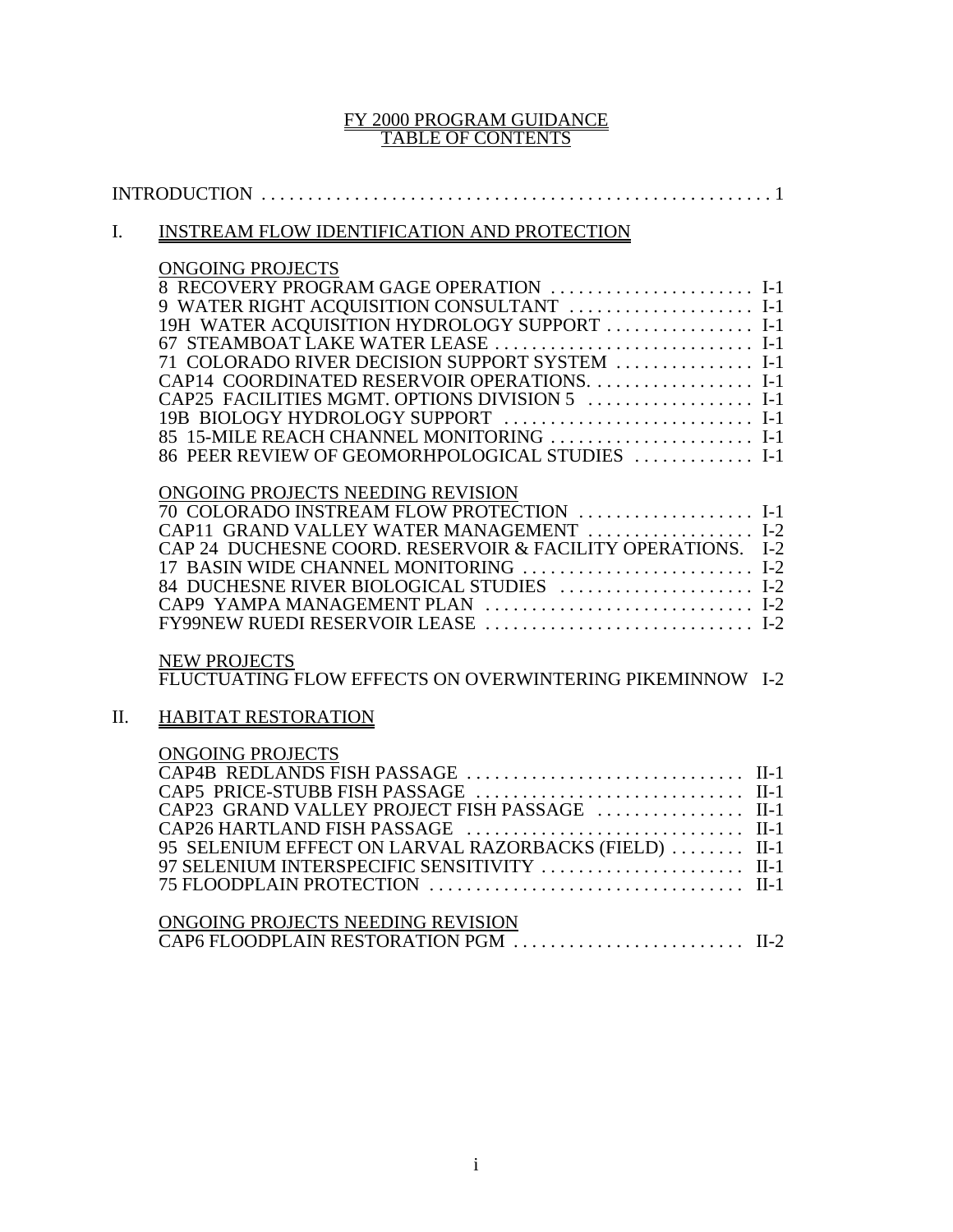|     | <b>NEW PROJECTS</b><br>LARVAL/JUV. RAZORBACK SURVIVAL IN FLOODPLAINS  II-3                                                                                                                                                                                       |
|-----|------------------------------------------------------------------------------------------------------------------------------------------------------------------------------------------------------------------------------------------------------------------|
| Ш.  | REDUCE NONNATIVE FISH AND SPORTFISH IMPACTS                                                                                                                                                                                                                      |
|     | <b>ONGOING PROJECTS</b><br>87A UTAH SMALL NONNATIVE CYPRINID REMOVAL  III-1<br>87B COLO. SMALL NONNATIVE CYPRINID REMOVAL  III-1<br>89 COLORADO RIVER CENTRARCHID REMOVAL  III-1<br>98 YAMPA RIVER NONNATIVE FISH CONTROL  III-1                                 |
|     | ONGOING PROJECTS NEEDING REVISION                                                                                                                                                                                                                                |
|     | <b>NEW PROJECTS</b><br>MONITORING TO EVALUATE NONNATIVE STOCKING REGS.  III-2                                                                                                                                                                                    |
| IV. | PROPAGATION & GENETICS MANAGEMENT                                                                                                                                                                                                                                |
|     | <b>ONGOING PROJECTS</b>                                                                                                                                                                                                                                          |
|     | ONGOING PROJECTS NEEDING REVISION<br>CAP7 PROPAGATION FACILITIES CONSTRUCTION  IV-1                                                                                                                                                                              |
|     | <b>NEW PROJECTS</b><br>PIKEMINNOW TRANSLOCATION IN THE COLORADO RIVER IV-2                                                                                                                                                                                       |
| V.  | RESEARCH, MONITORING, & DATA MANAGEMENT                                                                                                                                                                                                                          |
|     | <b>ONGOING PROJECTS</b><br>15 LARVAL FISH IDENTIFICATION & CURATION  V-1<br>22 STANDARDIZED MONITORING PROGRAM  V-1<br>22A1 ISMP COORDINATION & REPORTING  V-1<br>22A2 PIKEMINNOW POPULATION ESTIMATE  V-1<br>22A3 BLACK ROCKS HUMPBACK POPULATION ESTIMATE  V-1 |
|     | 22D BASINWIDE RAZORBACK MONITORING  V-1                                                                                                                                                                                                                          |

50 RAZORBACK SUCKER STOCKING . . . . . . . . . . . . . . . . . . . . . . . . . . V-1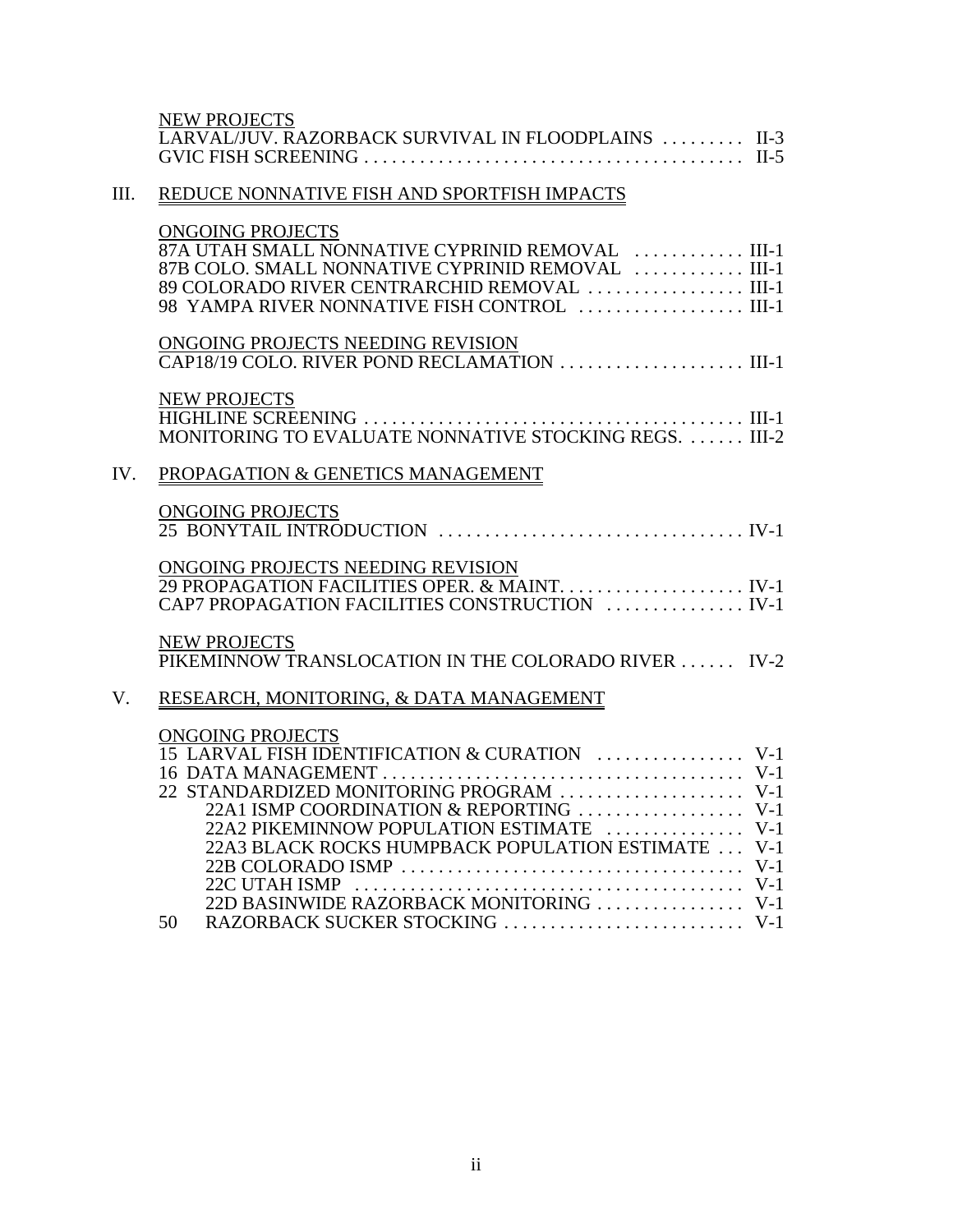## ONGOING PROJECTS NEEDING REVISION

|      | 22              | RMD/85-- STANDARDIZED MONITORING PROGRAM  V-1<br>22A4 YAMPA HUMPBACK CHUB POPULATION ESTIMATE V-1<br>22F PIKEMINNOW LARVAL ABUNDANCE  V-1                                                                                                                                                                                                                                                                                                                                                                                                                                                                                                            |  |
|------|-----------------|------------------------------------------------------------------------------------------------------------------------------------------------------------------------------------------------------------------------------------------------------------------------------------------------------------------------------------------------------------------------------------------------------------------------------------------------------------------------------------------------------------------------------------------------------------------------------------------------------------------------------------------------------|--|
|      |                 | <b>NEW PROJECTS</b><br>ASSESSMENT OF ISMP OBJECTIVES & METHODOLOGY  V-1<br>DEVELOP HABITAT MONITORING PROGRAM  V-3                                                                                                                                                                                                                                                                                                                                                                                                                                                                                                                                   |  |
| VI.  |                 | INFORMATION, EDUCATION, & PUBLIC INVOLVEMENT                                                                                                                                                                                                                                                                                                                                                                                                                                                                                                                                                                                                         |  |
|      | 12 <sub>1</sub> | <b>ONGOING PROJECTS</b><br>NNA/89-- INHORNALHON SREO HELOPLAHLONINVOLVEMENT PLANS:<br>PIP-3 YAMPA RIVER PLAN PUBLIC INVOLVEMENT  VI-1<br>PIP-4 GRAND VALLEY CAPITAL IMPROVEMENT PROJECTS VI-1<br>PIP-5 COORDINATED RESERVOIR OPERATIONS  VI-1<br>PIP-6 RUEDI RESERVOIR WATER ALLOCATION  VI-1<br>PIP-7 FLAMING GORGE DAM RELEASES  VI-1<br>PIP-8 FLOODPLAIN RESTORATION  VI-1<br>PIP12/13 UTAH COMBINED PUBLIC INVOLVEMENT VI-1<br>ONGOING PROJECTS NEEDING REVISION<br>PROJECT-SPECIFIC PUBLIC INVOLVEMENT PLANS:<br>PROJECTS TO BE DISCONTINUED<br>PROJECT-SPECIFIC PUBLIC INVOLVEMENT PLANS:<br>PIP-1 COLORADO INSTREAM FLOW APPROPRIATIONS  VI-2 |  |
| VII. |                 | PROGRAM MANAGEMENT                                                                                                                                                                                                                                                                                                                                                                                                                                                                                                                                                                                                                                   |  |
|      |                 | <b>ONGOING PROJECTS</b><br>1 UTAH PROGRAM MANAGEMENT  VII-1<br>3 SERVICE PROGRAM MANAGEMENT  VII-1<br>4 COLORADO PROGRAM MANAGEMENT  VII-1<br>CAP21 CAPITAL PROJECTS COORDINATION  VII-1                                                                                                                                                                                                                                                                                                                                                                                                                                                             |  |
|      |                 | APPENDIX B: SCOPE OF WORK FORMAT FOR PUBLIC INVOLVEMENT  B-1<br>APPENDIX C: SCOPE OF WORK EVALUATION FORM C-1<br>APPENDIX D: REPORT EVALUATION FORM  D-1<br>APPENDIX E: FORMAT FOR FINAL DRAFT REPORTS  E-1                                                                                                                                                                                                                                                                                                                                                                                                                                          |  |

APPENDIX F: BIOLOGY COMMITTEE REPORT REVIEW PROCESS . . . . . . . . F-1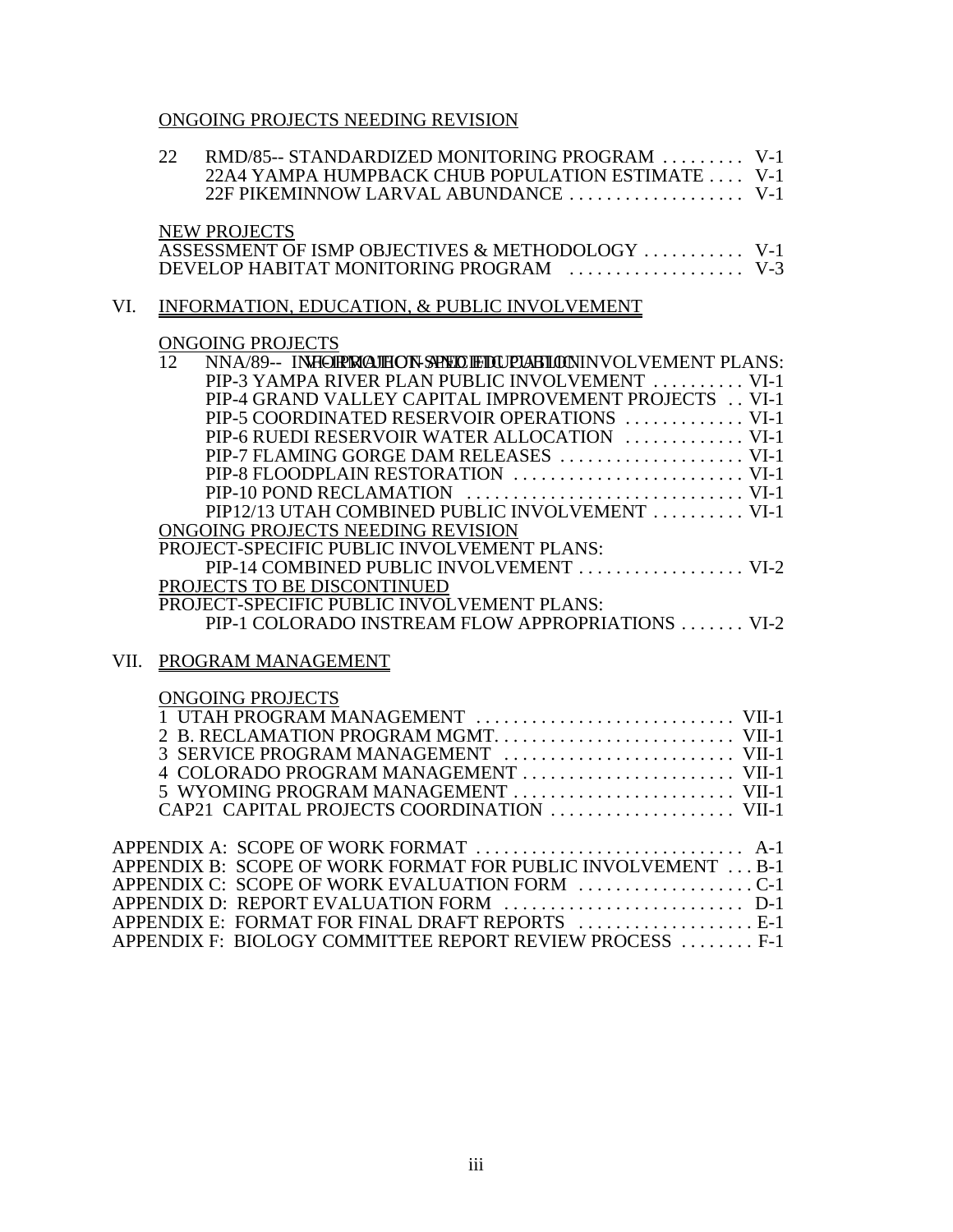#### **INTRODUCTION**

This is the guidance for development of the Recovery Program's FY 2000 Work Plan. The Program Director's office, technical committees, Management Committee, and Implementation Committee developed this guidance on the basis of the Recovery Program's Recovery Action Plan (RIPRAP) and input from Program participants. The RIPRAP identifies all the activities currently believed necessary and feasible to recover the endangered fish in the Upper Basin. Thus, annual Program guidance is closely tied to the RIPRAP.

Like the RIPRAP, the guidance is organized by recovery element. Within each recovery element, guidance is provided for ongoing, ongoing-revised, and new projects. Ongoing projects are those previously approved for out-year funding for which goals/objectives, methods, cost, and expected outcome have not changed significantly. Scopes of work for these projects should require only minor updates. Ongoing-revised projects are those previously approved for outyear funding for which goals, objectives, methods, cost, or expected outcome have changed significantly (as outlined in the guidance), thus their scopes of work may require more changes. New projects are those not previously approved for out-year funding and completely new scopes of work will be developed for these.

This FY 2000 guidance requests proposals for FY 2000 activities; proposed scopes of work are requested for each of the projects listed in this guidance. Scopes of work should be prepared according to the format in Appendix B. Please review this format carefully, especially the explanatory text printed in italics. Scopes of work which do not contain the information requested will be returned to the principal investigator for revision. This could prevent the scope from receiving FY 2000 funding consideration because of the tight work plan development schedule. The format is available electronically by request to angela\_kantola@fws.gov.

To allow time for outside peer review, scopes of work for new projects were due to Program coordinators in WordPerfect 5 or 6 format by electronic mail or on disk by March 19, 1999 (unless otherwise noted due to a late addition). New projects are:

Evaluation of Colorado pikeminnow overwinter survival (proposed SOW's due April 13) GVIC fish screening (construction -- does not require peer review) Razorback sucker survival to recruitment in floodplain depressions with nonnative fishes. Highline Reservoir screening and evaluation Nonnative fishes monitoring to evaluate Colorado stocking regulations Translocation of Colorado pikeminnow Assessment of ISMP objectives and methodology Develop habitat monitoring program

For your information, the evaluation form that will be used by the Recovery Program in evaluating new scopes of work is shown in Appendix C. Also included for your information are: Appendix D - the evaluation form used by the Recovery Program in reviewing and commenting on final draft project reports; Appendix  $\vec{E}$  - the proper format for final draft reports that are submitted to the Biology Committee for review and approval; and Appendix  $\overline{F}$  - the Biology Committee review process for final draft reports.

Scopes of work for ongoing and ongoing-revised biological and water acquisition projects (under recovery elements I-V) are due NO LATER THAN April 23, 1999 (this includes scopes of work for capital-funded projects). Submit new, ongoing-revised, and ongoing scopes of work for these projects to the appropriate Program coordinator (see list at end of this page) in WordPerfect 5.1/5.2 or 6/7/8 format by electronic mail or on disk. IN ADDITION, submit a courtesy electronic or hard copy of new and ongoing-revised biological scopes of work to each member of the Biology Committee (list attached) and water acquisition scopes of work to each member of the Water Acquisition Committee. (These committees do not need to see ongoing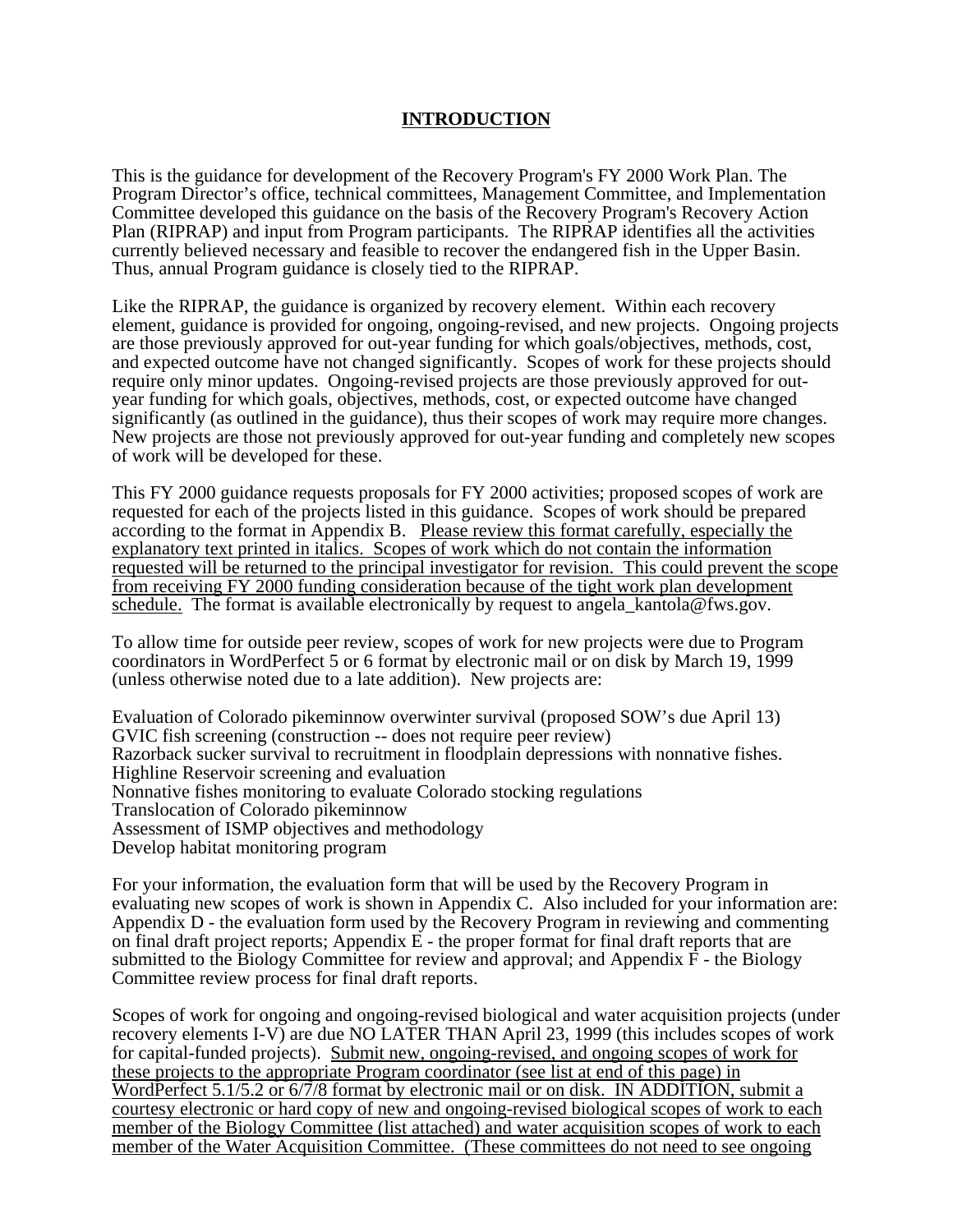scopes of work until later in the work plan review process, and these will be sent to them by the Program Director's office.)

Scopes of work for information & education projects (under recovery element VI) also are due April 24, 1999, and should be submitted in WordPerfect 5.1/5.2 or 6/7/8 format to Angela Kantola (angela\_kantola@fws.gov).

Program management scopes of work (under recovery element VII) are due by July 1, 1999 (in WordPerfect 5.1/5.2 or 6/7/8 format by electronic mail to angela kantola@fws.gov or on disk).

Upon receipt of the proposed scopes of work, the Program Director's office will begin working (with technical advisory panels and principal investigators) to review and refine the scopes of work and develop a recommended technical annual work plan. This recommended work plan and refined scopes of work will be submitted by the Program Director to the technical committees for review on June 21. Technical committee comments are then due to the Program Director and the Management Committee by July 23. The recommended Program management work plan also is due from the Program Director to the Management Committee at this time. The Management Committee will meet in early August to discuss the recommended work plans and approve projects for the Draft FY 2000 Work Plan. The Draft Work Plan will be submitted to the Implementation Committee for review by August 17. The Implementation Committee will meet August 31, and the final FY 2000 Work Plan and final scopes of work will be distributed in the first quarter of FY 2000.

If you have any questions about this guidance or the FY 2000 work plan development process, please contact Angela Kantola at 303/236-2985, ext 221, or the appropriate coordinator:

- Instream flow protection and nonnative fish control Bob Muth 303/236-2985 ext. 268 robert\_muth@fws.gov
- Habitat restoration Pat Nelson 303/236-2985 ext. 226, pat\_nelson@fws.gov
- Genetics and propagation, monitoring/research/life history Tom Czapla 303/236-2985 ext. 228, tom\_czapla@fws.gov
- Information, education, and public involvement This position is currently vacant. In the interim, scopes of work should be sent to Angela Kantola 303/236-2985 ext. 221, angela\_kantola@fws.gov

Program management - Angela Kantola 303/236-2985 ext. 221, angela\_kantola@fws.gov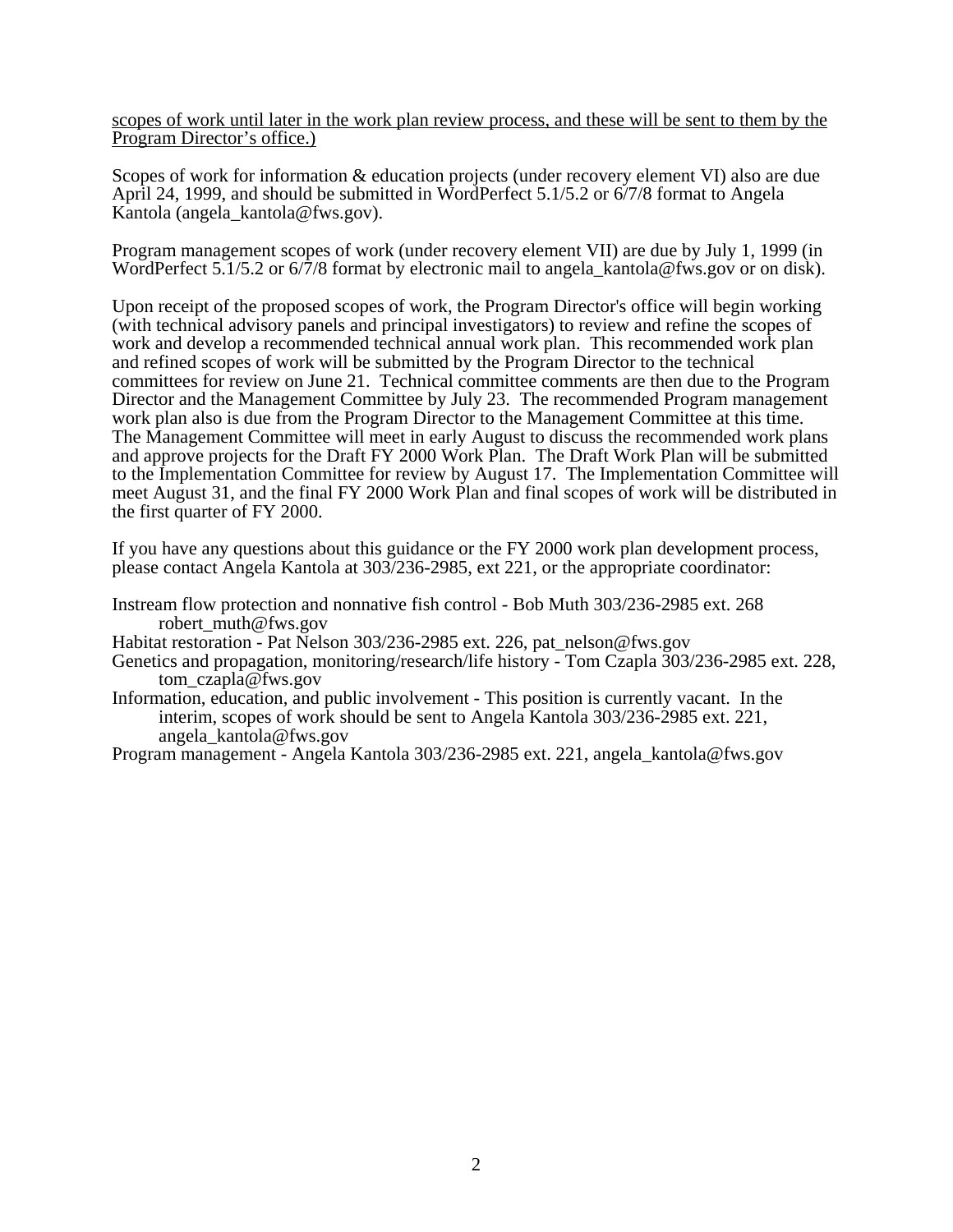## **I. INSTREAM FLOW IDENTIFICATION AND PROTECTION:**

Instream flow activities in FY 2000 will be directed towards: 1) coordinated reservoir operations to enhance flows; and 2) providing and legally protecting flows in important river reaches.

**NUMBER** 

# **PROJECTED FY 00**<br>**BUDGET**

*ONGOING PROJECTS*

| 8                         | RECOVERY PROGRAM GAGE O&M<br>No major changes to project scope or budget expected. All long-term gage operation and<br>maintenance has been rolled into this scope of work, including:<br>$#8$ , 15-Mile Reach gage $(4.7K)$<br>#96, Duchesne River gages (11.5K)<br>#CAP-4C, Gage below Redlands Diversion (9.2K) | 25.4       |
|---------------------------|--------------------------------------------------------------------------------------------------------------------------------------------------------------------------------------------------------------------------------------------------------------------------------------------------------------------|------------|
| 9                         | WATER RIGHT ACQ. CONSULTANT<br>\$10K moved to peer review of geomorphology studies (#86).                                                                                                                                                                                                                          | 10.0       |
| 19H                       | WATER ACQ. HYDROLOGY SUPPORT                                                                                                                                                                                                                                                                                       | 47.5       |
| 67                        | <b>STEAMBOAT LAKE WATER LEASE</b>                                                                                                                                                                                                                                                                                  | 32.0       |
| 71<br>budget.             | <b>COLO. RIVER DECISION SUPP. SYSTEM</b><br>Colorado needs to update the scope of work to reflect 2000 and outyear activities and                                                                                                                                                                                  | <b>TBD</b> |
| <b>CAP14</b>              | <b>COORDINATED RESERVOIR OP.</b>                                                                                                                                                                                                                                                                                   | 50.0       |
| CAP25<br>and 2001 costs). | <b>FACILITIES MGMT. OPTIONS, DIV. 5</b><br>No major changes expected after FY 99 SOW is finalized (which should include FY 2000                                                                                                                                                                                    | <b>TBD</b> |
| 19B                       | <b>BIOLOGY HYDROLOGY SUPPORT</b>                                                                                                                                                                                                                                                                                   | 48.0       |
| 85                        | <b>15-MILE REACH CHANNEL MONITORING</b>                                                                                                                                                                                                                                                                            | 23.9       |
| 86                        | PEER REVIEW OF GEOMORPH. STUDIES<br>No major changes scope expected; additional review work expected in FY 00, so \$10K<br>moved from water right acquisition consultant project (#9)                                                                                                                              | 20.0       |
|                           | <b>ONGOING PROJECTS NEEDING REVISION</b>                                                                                                                                                                                                                                                                           |            |
| 70<br>budget.             | <b>CO. INSTREAM FLOW PROTECTION</b><br>Colorado needs to update the scope of work to reflect 2000 and outyear activities and                                                                                                                                                                                       | <b>TBD</b> |
| CAP11                     | <b>GRAND VALLEY WATER MANAGEMENT</b><br>This project has experienced significant delays. Time lines and cost estimates in this<br>scope of work need to be updated.                                                                                                                                                | 2,564.8    |
|                           |                                                                                                                                                                                                                                                                                                                    |            |

**CAP 24 DUCHESNE COORDINATED RESV. OP.** 35.0 SOW should be revised to reflect actual work plan and budget for FY 2000 and outyears.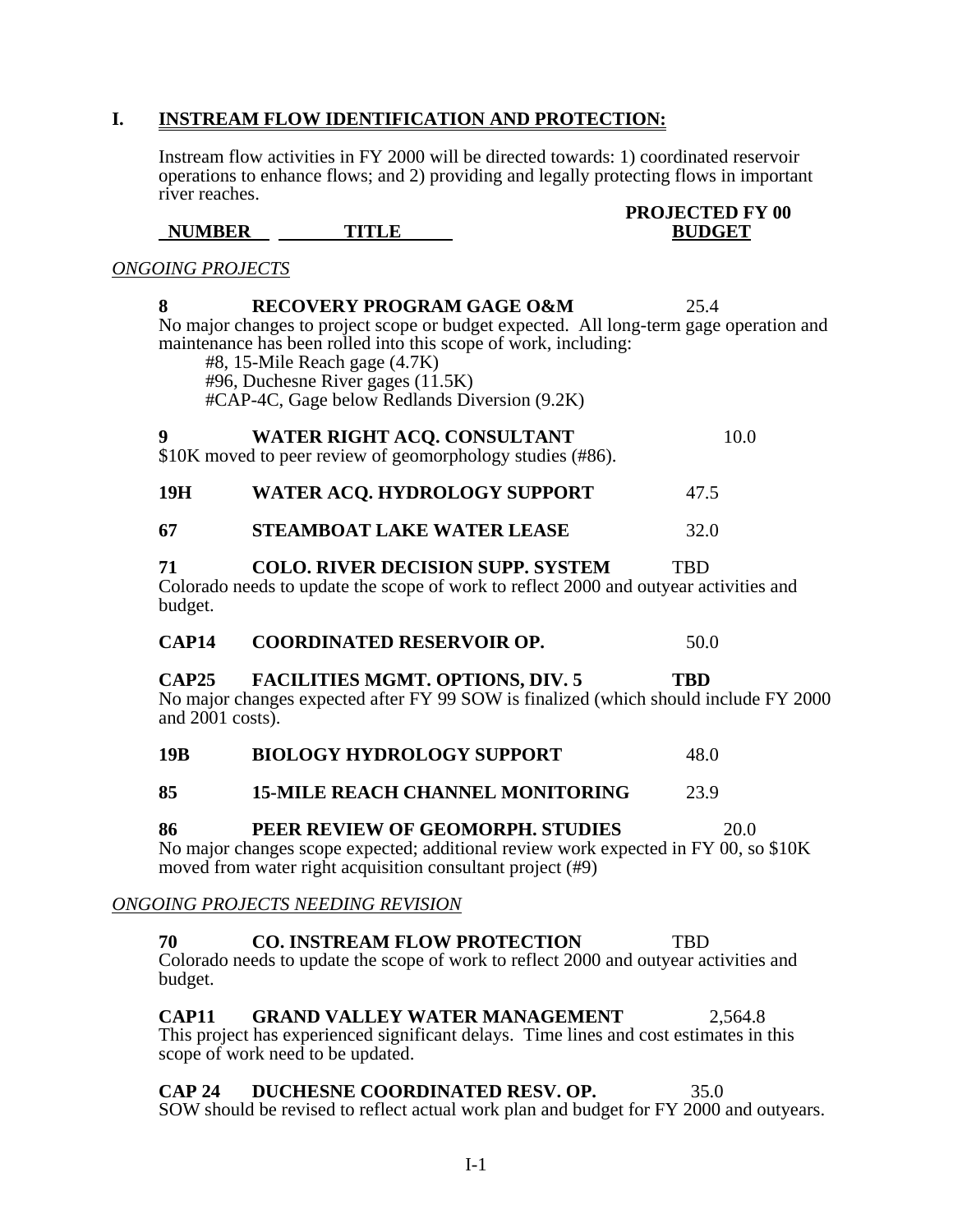## **17 BASIN WIDE CHANNEL MONITORING** 35.0

Each year a revised scope of work is submitted to reflect Recovery Program priorities and basin hydrology conditions. A monitoring program is then designed to achieve these goals. The channel monitoring program for FY 2000 will include gathering cross-section data to support the FLO2D modeling and the 15-Mile Reach embeddedness monitoring.

#### **84 DUCHESNE RIVER BIOLOGICAL STUDIES** 150.0

This scope of work generally undergoes extensive updating each year; this year it will be submitted in the regular scope of work review cycle.

**CAP9 YAMPA MANAGEMENT PLAN** 400.0 Should be revised pending Management Committee decision to continue funding this project. Accurate budget for FY 2000 to be determined.

#### **99NEW RUEDI RESERVOIR LEASE** 65.0 FY 99 SOW pending.

#### *NEW PROJECTS*

## **TITLE: FLUCTUATING FLOW EFFECTS ON OVERWINTERING PIKEMINNOW**

#### **RIPRAP Item Number:**

**General Project Title**: Evaluation of Age-0 Colorado Pikeminnow Overwinter Survival, Movement, and Habitat Characteristics in the Middle Green River, Utah, to Further Assess the Effects of Flaming Gorge Dam Winter Operations.

**Rationale/Problem Statement**: Comparisons between fall and spring population estimates of age-0 Colorado pikeminnow in selected backwaters of the middle Green River indicate that overwinter losses are above 50% for this age class. Four hypotheses have been offered to explain the lower number of fish in the spring: (1) fish remain in their respective reaches, but move to main channel habitats that are not sampled; (2) fish disperse into flooded vegetation on islands and shorelines making them more difficult to sample;  $(3)$  fish are redistributed by spring runoff to downstream reaches; and (4) fish die during the winter or during spring runoff (Haines et al. 1998). Obtaining accurate estimates of overwinter survival of age-0 pikeminnow is critical to understanding the life history of the species, modeling population dynamics, determining the factors affecting survival, and managing winter dam operations to protect the species and its habitat.

Haines et al. (1998) recommended that capture-recapture population estimates of age-0 Colorado pikeminnow be made on a regular basis to estimate overwinter survival. Such estimates are needed to determine age-class strength at the end of the winter period and to determine the environmental factors that influence overwinter survival. In addition, Haines et al. (1998) indicated that studies were needed to describe local and long-term movement of young Colorado pikeminnow during winter and to determine how these movements affect survival estimates. This information would expand our understanding of winter flow requirements for Colorado pikeminnow.

Flows in the Green River, in the primary nursery habitat reach from the Jensen bridge downstream to Ouray, Utah, are dominated by releases from Flaming Gorge Dam, except during high spring flows from the Yampa River or during local rainstorm events. The effects of daily dam operations and stage changes during winter on physical conditions, such as backwater area, depth, and temperature and on the use of other low-velocity habitats by juvenile Colorado pikeminnow have not been adequately defined. Although adult Colorado pikeminnow are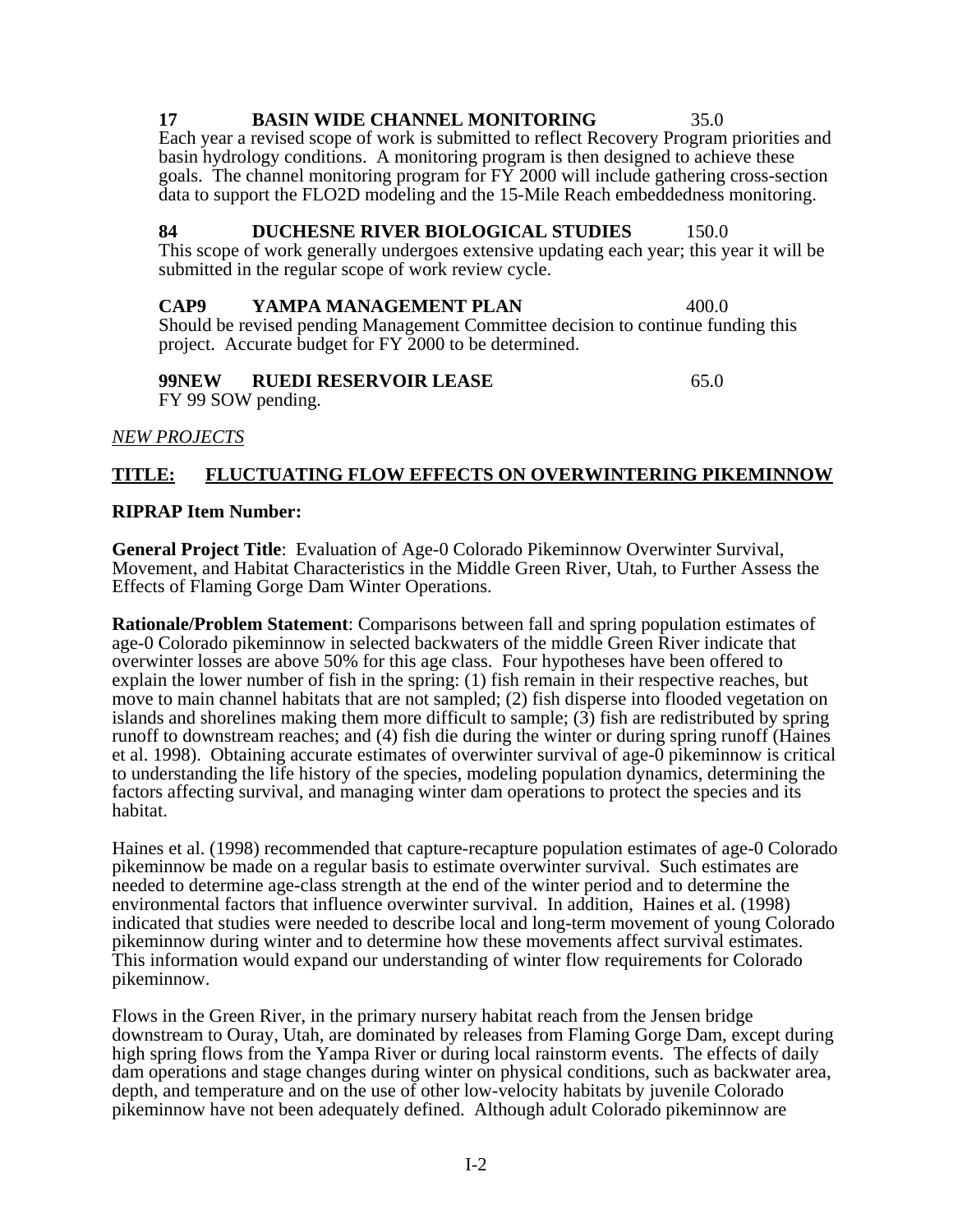known to use backwater habitats in the winter (Valdez and Masslich, 1989), the habitat preferences of age-0 fish has not been determined.

A properly designed study will test the validity of the assumptions used in estimating overwinter survival of age-0 Colorado pikeminnow, refine overwinter survival estimates, identify winter habitat use, and examine physical changes in these habitats as they relate to Flaming Gorge Dam releases. These results will allow refinement of release patterns at Flaming Gorge Dam during the winter.

#### **Project Goals and Objectives**:

Goal: Validate overwinter survival estimates of age-0 Colorado pikeminnow and determine the effect of Flaming Gorge Dam winter operations on habitat use, movements, and distribution of these fish.

#### Objectives:

- 1. Test the assumptions of overwinter survival estimates and specifically determine if Colorado pikeminnow movements affect these estimates.
- 2. Determine if low-velocity habitats are physically affected by fluctuating releases from Flaming Gorge Dam during the winter.
- 3. Determine effective methods for collecting age-0 Colorado pikeminnow in low-velocity habitats during the winter.
- 4. Determine presence or absence of age-0 Colorado pikeminnow in selected low-velocity winter habitats.
- 5. Determine if winter movements are related to fluctuating releases from Flaming Gorge Dam.

**Recommended Approach/Methods**: Persistent low-velocity habitats should be selected for study in the Green River, Utah, below Jensen. Previously, a 20 mile reach of river was sampled, but this area may need to be expanded to determine if marked fish are transported further downstream. Validation of overwinter survival estimates should follow or consider the approach of Haines et al. (1998). Selected sites should be sampled with gears and techniques effective for winter sampling of age-0 fish, including the collection of fish under ice covers (e.g., minnow traps, small mesh hoopnets, underwater surveillance – video or still photo). Effective methods for sampling fish under ice covers would need to be determined during the first year of study. Once methods are established, fish distribution should be monitored to determine habitat use, distribution, and movement during the winter period. Movements of age-0 Colorado pikeminnow could be determined by marking individual fish. Physical conditions in selected low-velocity habitats should be monitored throughout the winter period including intensive sampling over several 24 hr. periods to define the range of seasonal and daily changes resulting from various flow regimes.

**Schedule**: FY-00 Design and conduct studies to test assumptions of overwinter survival estimates and determine appropriate methods for sampling age-0 fish in the winter. FY-01 Study effects of fluctuating flows on physical conditions within habitats used by age-0 fish and the relationship of these changes to fish movements. FY-02 Replicate study of previous year. End of FY-02 Report on accuracy of population estimates, overwinter survival rates, fish movements, and the effect of fluctuating flows on physical habitat conditions.

**Cost Range**: \$60 to 100K/year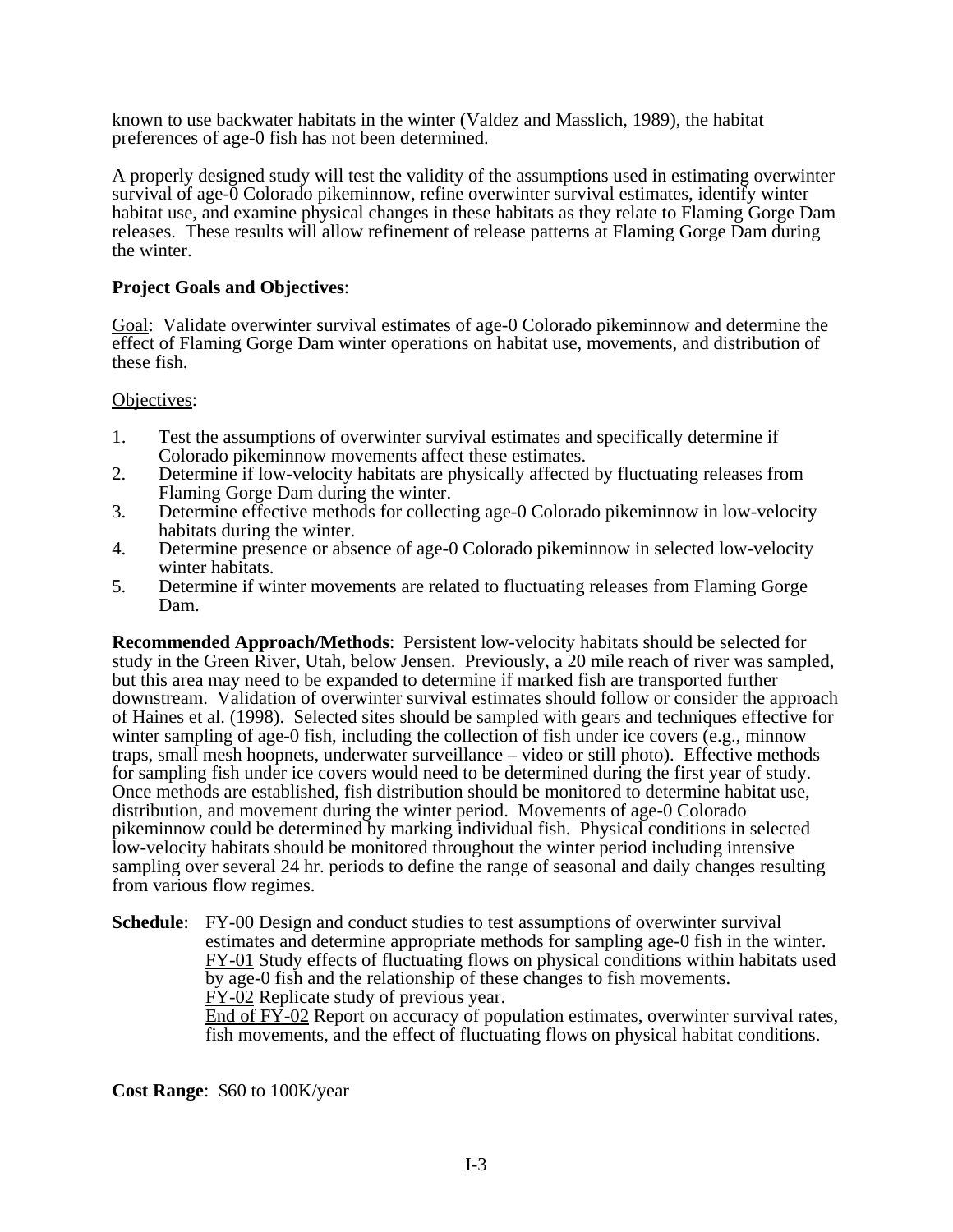#### **Literature**:

Valdez, R.A. and W.J. Masslich. 1989. Winter habitat study of endangered fish – Green River. Wintertime movement and habitat of adult Colorado squawfish and razorback suckers. Prepared for the Bureau of Reclamation, Salt Lake City, Utah. Contract No. 6-CS-40-04490. BIO/WEST Report No. 136-2. 184pp.

Haines, G.B., D.W. Beyers, and T. Modde. 1998. Estimation of winter survival, movement and dispersal of young Colorado squawfish in the Green River, Utah. Recovery Program Project 36. Final Report. Contribution 96 of the Larval Fish Laboratory, Department of Fishery and Wildlife Biology, Colorado State University, Fort Collins, CO. 46pp.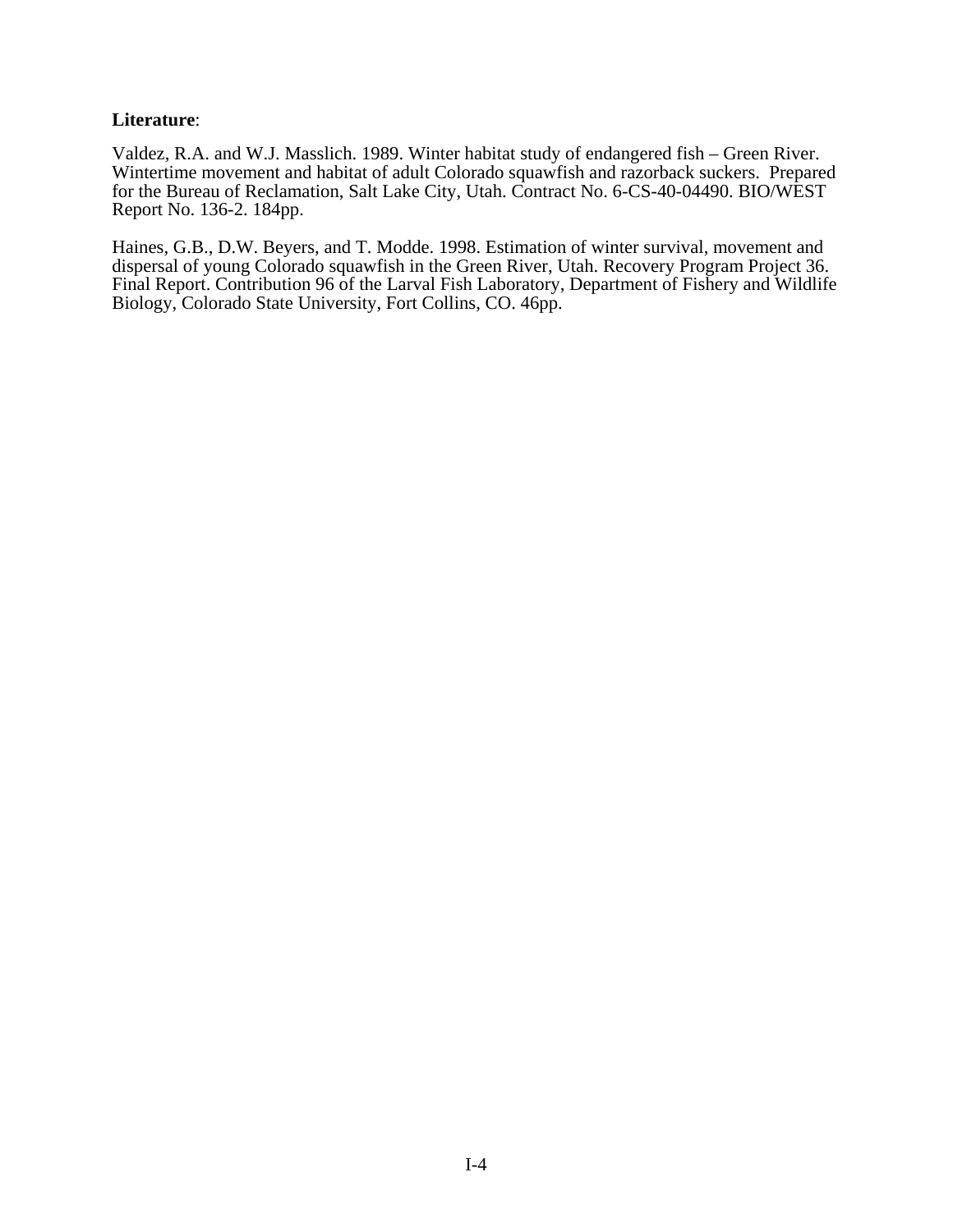## **II. HABITAT RESTORATION:**

The goal of Habitat Restoration is to provide and protect habitat necessary to both achieve and sustain endangered fish recovery. Currently there are two major thrusts under this element of the Recovery Program.

- 1. Re-open access to historically-occupied river sections by restoring fish passage at the following migration barriers:
	- a. Redlands Diversion Dam (completed 6/96)
	- b. Hartland Diversion Dam
	- c. Grand Valley Irrigation Company Diversion (completed 1/98)
	- d. Price-Stubb Diversion Dam
	- e. Grand Valley Project Diversion Dam
	- f. Tusher Wash Diversion Dam, if warranted
	- g. Yampa River diversion structures, if warranted
- 2. Restore or enhance natural floodplain functions that support endangered fish recovery.  **PROJECTED FY 00**

|               |       | T NUJECTED F I W |
|---------------|-------|------------------|
| <b>NUMBER</b> | TITLE | <b>BUDGET</b>    |

#### *ONGOING PROJECTS*

| CAP4b<br>completed in 12/00. | <b>REDLANDS FISH PASSAGE</b><br>Continued operation, evaluation, and maintenance of passage structure. Evaluation will be | 64.8  |
|------------------------------|---------------------------------------------------------------------------------------------------------------------------|-------|
| CAP <sub>5</sub>             | <b>PRICE-STUBB FISH PASSAGE</b>                                                                                           | 1.3M  |
| <b>CAP23</b>                 | <b>GRAND VALLEY PROJECT FISH PASSAGE</b>                                                                                  | 1.58M |
| <b>CAP26</b>                 | <b>HARTLAND FISH PASSAGE</b>                                                                                              | 300.0 |
| 95                           | <b>SELENIUM EFFECT ON LARVAL RAZORBACKS: FIELD</b><br><b>VERIFICATION OF LAB RESULTS</b>                                  | 14.9  |
| 97                           | <b>SELENIUM INTERSPECIFIC SENSITIVITY</b>                                                                                 | 16.3  |
| 75                           | <b>FLOODPLAIN PROTECTION</b><br>Ongoing; decisions will be made in FY 00 regarding future funding needs.                  | 0.0   |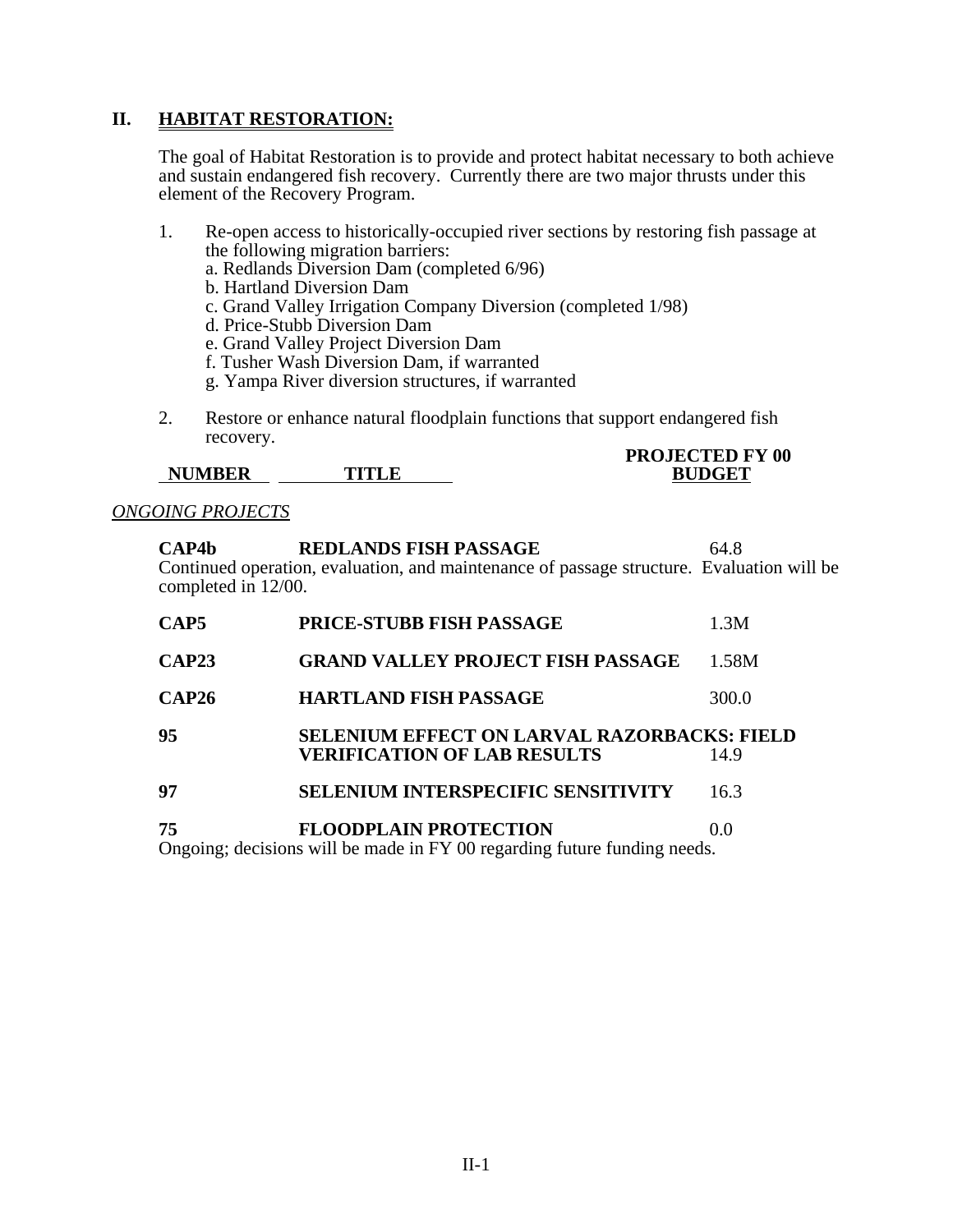#### **CAP6 FLOODPLAIN RESTORATION PROGRAM**

Following are the Program activities:

-Screen sites for contaminants (84.3K)

- a. Pre-acquisition and/or pre-restoration assessments
- b. Post-restoration assessments

-Conduct floodability assessments (150.0K)

- a. Pre-acquisition and/or pre-restoration assessments
- b. Development of design options for restoration
- c. Construction oversight
- d. Post-restoration monitoring and evaluation
- -Conduct environmental compliance (NEPA, Section 7, 404, etc.)
- -Old Charlie Wash
- -Land acquisition activities
- -Levee removal
- -Evaluation of levee removal
- -Gravel pit evaluation
- -Public involvement plan
- -Weed management plan

The Floodplain Habitat Restoration Program SOW will be revised based on input received during the SOW review process. One upcoming addition to the revised draft SOW will be a proposal to breach levees at selected high-priority "safe" sites. Sites that are considered "safe" at this point are floodplain terraces that are both floodable and drainable, allowing use by native and endangered fishes during spring runoff but not allowing overwinter survival and buildup of nonnative fishes. Recovery Program approval will be required prior to breaching any levees.

Another proposed addition to the draft SOW, recommended by the Levee Removal Evaluation Group, will be to experimentally lower levees on the upstream end of one or more sites along the Green River. It is expected that sites configured in this manner will entrain drifting razorback larvae during spring runoff much more efficiently than sites where levees have been breached at the downstream end.

All proposed additions and modifications to the Floodplain Habitat Restoration Program SOW will be subject to review and approval by the Recovery Program. Additions/modifications that are approved will also be contingent upon availability of funding. Some of these recommendations will be costly to implement, and could only be done in the event that 1) unobligated funds become available, and 2) the Recovery Program considers them to be higher priority than other contingency projects.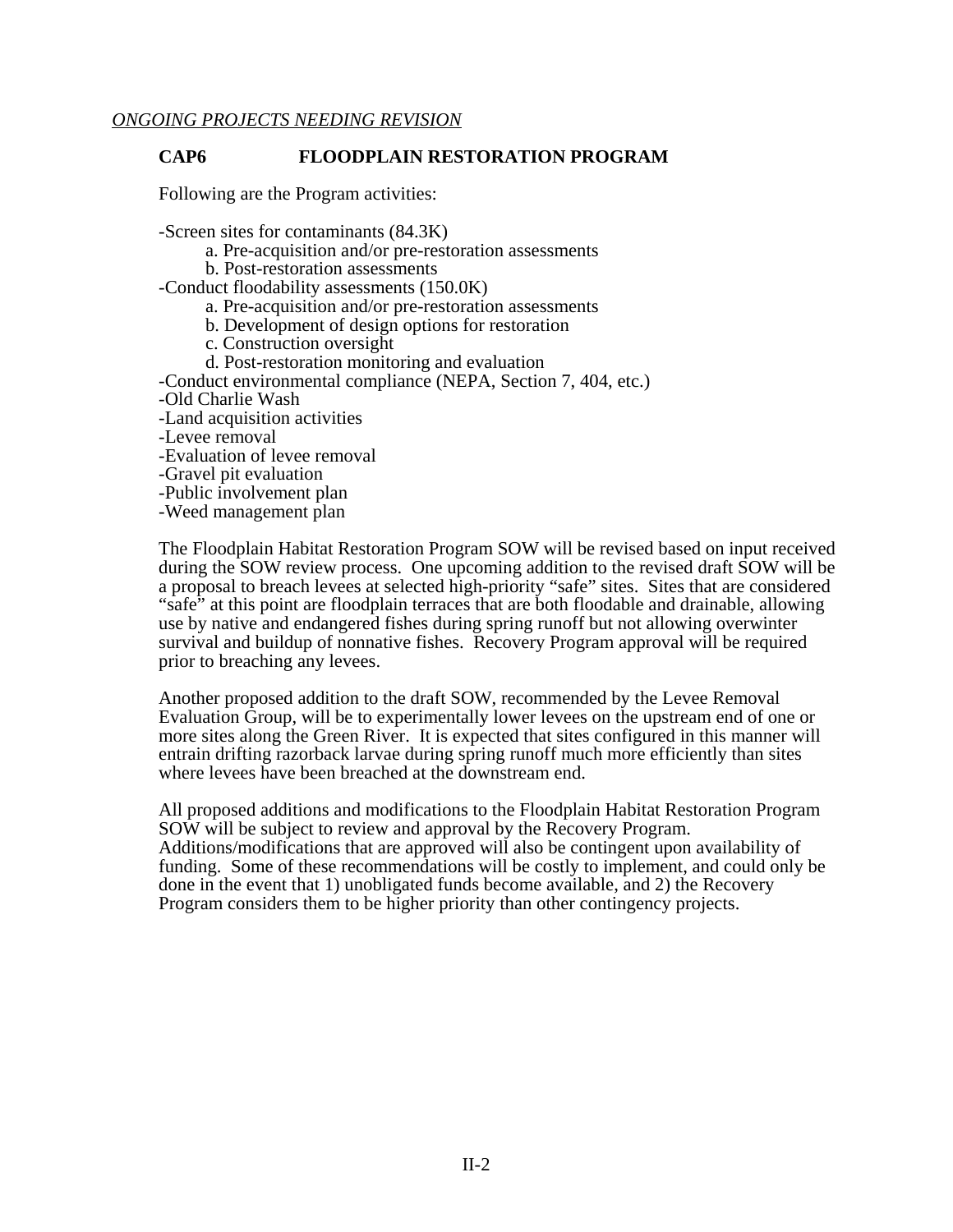#### **TITLE: DEMONSTRATION OF LARVAL AND JUVENILE RAZORBACK SUCKER SURVIVAL TO RECRUITMENT IN FLOODPLAIN DEPRESSIONS WITH NONNATIVE FISHES.**

**RIPRAP Item Number:** Green River Action Plan: Mainstem

II.A.3. Implement levee removal strategy at high-priority sites.

II.A.3.c. Evaluation.

**General Project Title:** Demonstration of larval and juvenile razorback sucker survival to recruitment in floodplain depressions in the presence of nonnative fishes.

#### **Rationale/Problem Statement:**

It is well known that razorbacks can be reared successfully in predator-free environments. However, assuming that it will not be possible to eradicate nonnative fish predators from the Upper Basin, and that native fishes will ultimately need to coexist with nonnatives, then the secret to razorback recovery may lie in finding the habitat configuration that will support razorback survival and growth in the presence of nonnatives.

By some, Old Charley Wash was considered "successful" when, during 1995, 12 adult razorbacks, 28 juvenile razorbacks, and 7 juvenile squawfish were collected along with 631,798 fish (15 species) weighing 22,321 pounds (adult carp 77% by weight; fathead minnows 71% by number); and during 1996, 45 juvenile razorbacks and 6 juvenile squawfish were collected along with 549,032 fish (16 species) weighing 12,578 pounds (adult carp 75% by weight; fathead minnow 49% by number).

By others, Old Charley was not considered "successful." The juvenile razorbacks harvested from Old Charley in October 1995 ranged from 3 to 5 inches in length; those harvested in August 1996 ranged from 2 to 3 inches. Recruitment to adulthood was not demonstrated.

The purpose of this work is to demonstrate that, in floodplain depressions, razorback larvae can survive and grow to adult size in the presence of nonnative fishes. Hatchery-produced razorback larvae and juveniles will stocked into floodplain depressions. It is expected that two growing seasons will be required for razorbacks to reach adult size (i.e., greater than 10 inches in length).

#### **Project Goals and Objectives:**

To determine if razorback suckers will survive and grow in floodplain depressions to a size in which they can recruit into the adult riverine population.

#### **Expected Product:**

Definitive evidence that, in permanent floodplain depressions and in the presence of nonnative fishes, (some) larval and age-1 razorback suckers can survive to recruit into the adult population.

#### **Recommended Approach/Methods:**

Stock razorback larvae and juveniles into floodplain depressions; harvest survivors at the end of the second growing season.

Why stock?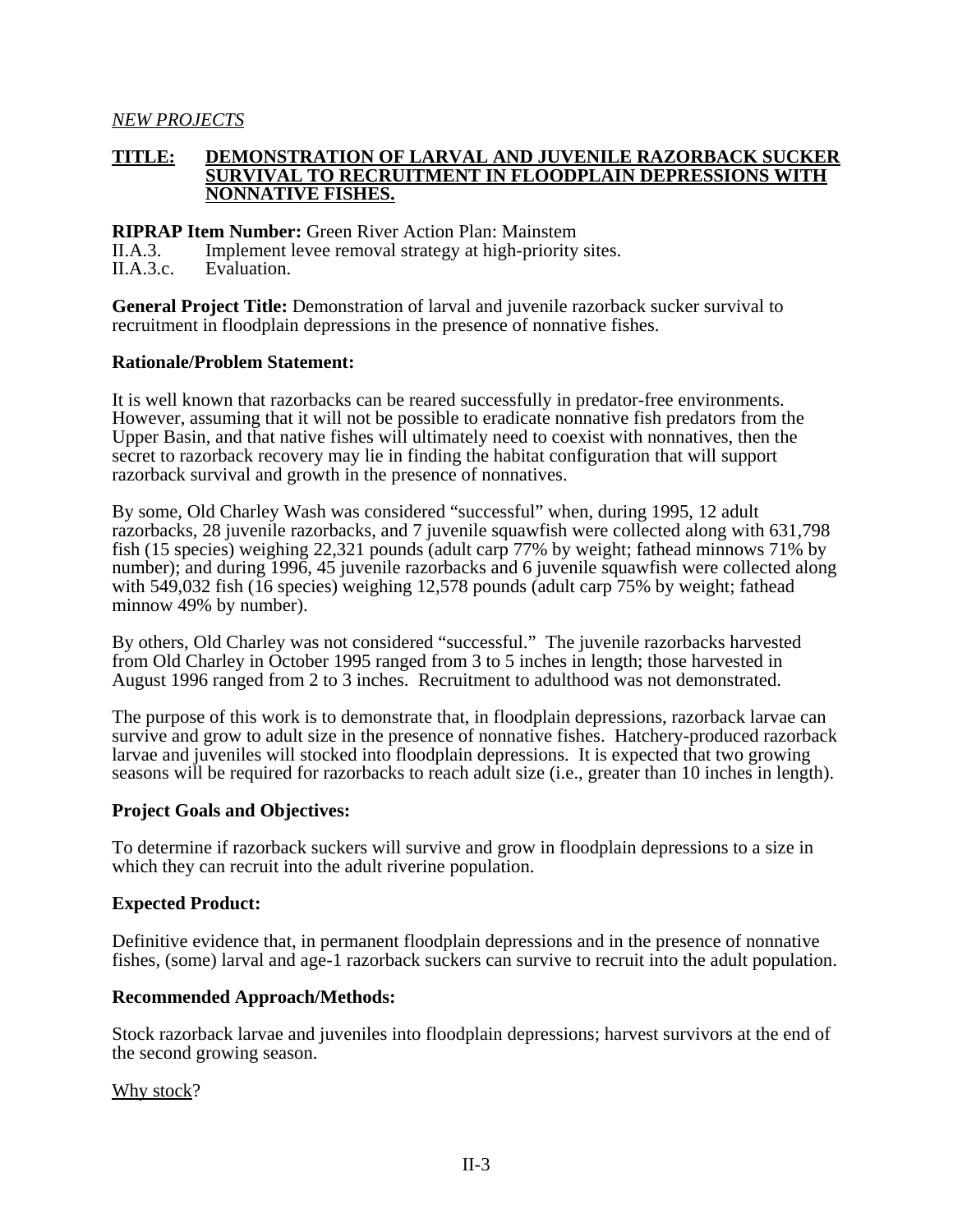There are not enough razorbacks left in the river to evaluate habitat restoration activities. Stocking is needed to detect a species' response.

#### Why not stock razorbacks into the river?

Some believe there is little or no larval razorback survival to recruitment in riverine habitats (e.g., backwaters), because of high densities of nonnative fish predators, no predator-avoidance cover, and slower growth rates because of less food and lower water temperatures. Some believe that the likelihood of larval/young razorback survival in off-channel habitats (e.g., floodplain depressions, wetlands, gravel pits) is greater than in main channel habitats because of vegetative cover and faster growth due to more food and warmer water. Unfortunately, it would be difficult (maybe impossible) to compare relative survivability of razorback larvae in main channel habitats versus off-channel floodplain habitats.

#### Why not use floodplain terraces?

Floodplain terraces are only inundated for a few days to a few weeks each year, not long enough for larval razorbacks to grow to adult size. Some of the deeper floodplain depressions can hold enough water to sustain fishes year-round.

#### How will survival be quantified?

Site(s) with outlet structures: will be drained and all fish harvested at the end of the second growing season (October).

Site(s) without structures: during spring runoff, either trap nets will be set at inlets/outlets, to capture any razorbacks that may be trying to access the river, or the outlet will be blocked or screened to prevent escapement. Towards the end of the second growing season, either attempts will be made to capture razorbacks from the site using sampling gear, or the site(s) will be drained with gator pumps and all fishes harvested.

#### Where?

Green River floodplain depressions. Candidate sites include The Stirrup, Baeser Bend, Above Brennan, Old Charley Wash, Johnson Bottom, Leota Bottom.

## How many sites?

Two to four sites.

#### How many fish will need to be stocked in each site?

In the wild, most fishes have Type IV survivorship curves, where mortality is concentrated in the young. Up to 99% or greater mortality can be expected to occur during first year of life. The percentage may be higher for larval razorbacks because of large numbers of nonnative fishes. Once they have reached adult size, many fishes become Type III (i.e., a constant fraction dies each year). Therefore, several thousand larvae would need to be stocked into each site to expect a detectable level of survival. Regardless how many razorbacks survive, it is doubtful that all the survivors will be accounted for during harvest.

#### **Schedule:** FY 99-00 or FY 00-01

Razorback larvae and juveniles would be stocked into each site at the beginning of the growing season in year 1. All fish and surviving razorbacks would be harvested from each of the sites at the end of the second growing season (year 2).

#### **Cost Range:** ~\$50-60K

Includes transport and stocking of razorbacks; pumping if needed; and harvest of fishes.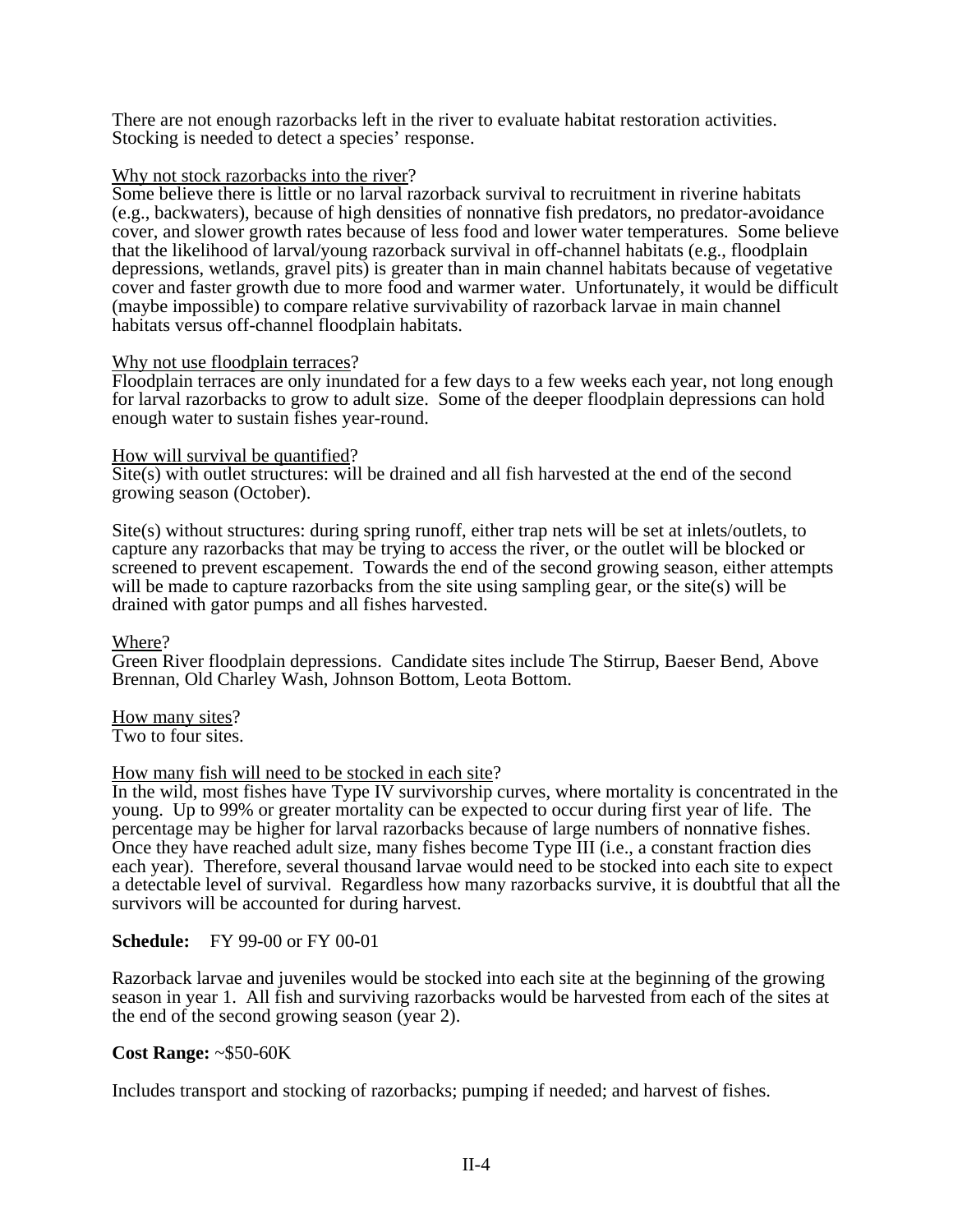## **TITLE: GVIC FISH SCREENING**

**RIPRAP Item Number:** Colorado River Action Plan: Mainstem II.B.1.b. Screen GVIC diversion to prevent endangered fish entrainment.  $II.B.1.b.(1)$  Design II.B.1.b.(2) Construct

**General Project Title:** Screen Grand Valley Irrigation Company diversion canal to prevent endangered fish entrainment.

**Rationale/Problem Statement:** The Recovery Program constructed a fish ladder at GVIC diversion on the Colorado River near Palisade, Colorado in 1998. Listed and other native fishes have been documented traversing this reach of river and are often found upstream of the diversion structure which can take a sizable portion of the flow in the river. Although entertainment has not been documented, research at other locations (Tusher Wash on the Green River in Utah) suggests screening of the GVIC diversion to prevent entrainment is prudent.

**Project Goals and Objectives:** Design and construct a fish screen for the GVIC diversion that will exclude, without harm, adult fish of approximately 300 mm in length. (The habitat above the GVIC diversion is presumed to be mainly suitable for and occupied by adults, thus, the Recovery Program has determined that a screen sufficient to exclude adult fish of approximately 300 mm in length.)

**Expected Product:** Fully functional fish screen on the GVIC diversion canal that will exclude adult fish of approximately 300 mm in length and continue to pass the historically diverted GVIC flow demands.

#### **Recommended Approach/Methods:**

This diversion exclusion device must pass the historically divertable GVIC flow demands under the entire range of river operating conditions, without reducing the divertable amount of water and fit within the available space. Operation and maintenance consideration must be given to potential solutions. All potential solutions must be reviewed with and approved by the RIP Management Committee and the GVIC.

The project will include all coordination required; development, for review and approval, of a design strategy and design memo; design of the proposed facility; development of construction contract documents; execution of a construction contract; construction; and, hydraulic and biological performance testing.

**Schedule:** FY 00-01 (complete construction by 4/01).

**Cost Range:** FY 00 approximately \$700,000; FY 01 approximately \$1,150,000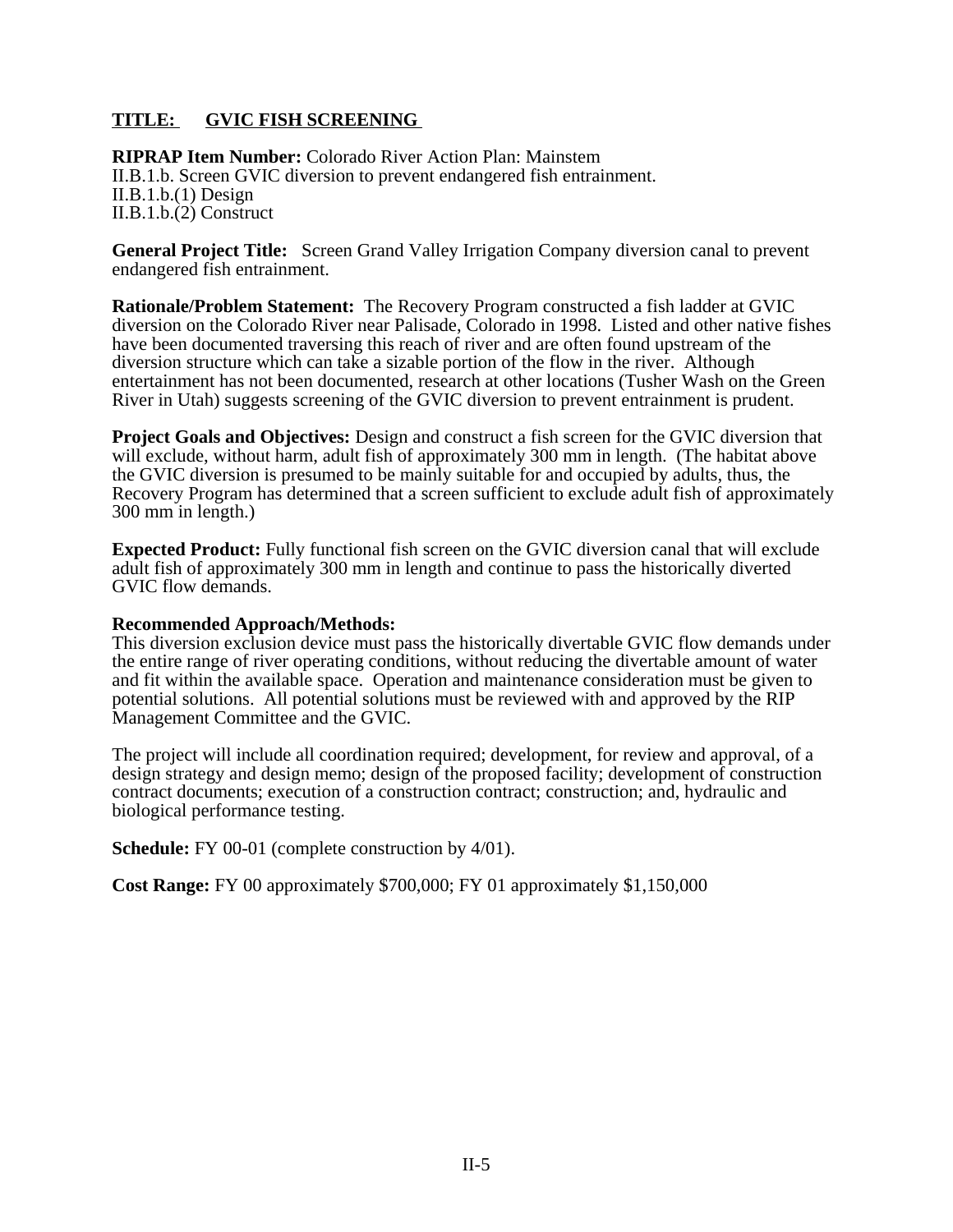## **III. REDUCE NONNATIVE FISH AND SPORTFISH IMPACTS:**

The goal for nonnative fish control or management in the upper Colorado River Basin is to reduce the adverse impacts of nonnative fishes on the endangered fishes. It is not likely that nonnative fishes that have become established in the Upper Colorado river Basin can be eliminated. Therefore, the objectives of this recovery element are to: 1) implement preventive measures and 2) develop an active control program.

 **PROJECTED FY 00 NUMBER TITLE BUDGET** 

*ONGOING PROJECTS*

| 87 |            | <b>SMALL NONNATIVE CYPRINID REMOVAL:</b><br>UTAH (87A) AND COLORADO (87B)                                                                                                             | 145.8 |
|----|------------|---------------------------------------------------------------------------------------------------------------------------------------------------------------------------------------|-------|
|    | 87a<br>87h | Cyprinid Removal in the Lower Colorado and Green Rivers, Utah (91.8K)<br>Removal of Nonnative Fishes from Backwater Habitats in the Colorado and<br>Gunnison Rivers, Colorado (54.0K) |       |
| 89 |            | <b>COLORADO R. CENTRARCHID REMOVAL</b>                                                                                                                                                | 52.0  |
| 98 |            | YAMPA R. NONNATIVE FISH CONTROL                                                                                                                                                       | 100.0 |
|    |            | ONGOING PROJECTS NEEDING REVISION                                                                                                                                                     |       |
|    |            |                                                                                                                                                                                       |       |

**CAP18/19 COLO. RIVER POND RECLAMATION** 272.0 Revise based on Management Committee recommendations.

*NEW PROJECTS*

#### **TITLE: HIGHLINE SCREENING**

**RIPRAP Item Number:** Colorado River Action Plan: Mainstem III.A. Reduce negative impacts to endangered fishes from sport fish management activities.

**General Project Title:** Highline Lake Fish Barrier and Evaluation

**Rationale/Problem Statement:** Screening the Highline Reservoir outflow is recommended to reduce or eliminate continuous introduction of nonnative fishes into the Colorado River mainstem from this source. A net-type fish barrier is under construction in the spillway approach of Highline Lake, near Fruita, Colorado. The net consists of 1/4" nominal opening polyester mesh. The net is being installed as an experiment to evaluate the effectiveness of constructing and operating such fish barriers. To establish the effectiveness and potential acceptability of such fish barriers, the Highline Lake barrier net must be evaluated for: 1) ability to prevent escapement of all life stages of target species to be contained in the reservoir; 2) ease of maintenance and routine cleaning; 3) ease of removal and re-installation for protection from ice damage; 4) potential to leave in place during ice cover on lake. 5) longevity and annual operational costs.

**Project Goals & Objectives:** Evaluate the effectiveness of a net-type barrier to reduce or eliminate escapement of nonnative fishes from a reservoir.

**Expected Product:** Final report on the effectiveness and feasibility of this type of net barrier to reduce or eliminate nonnative fish escapement.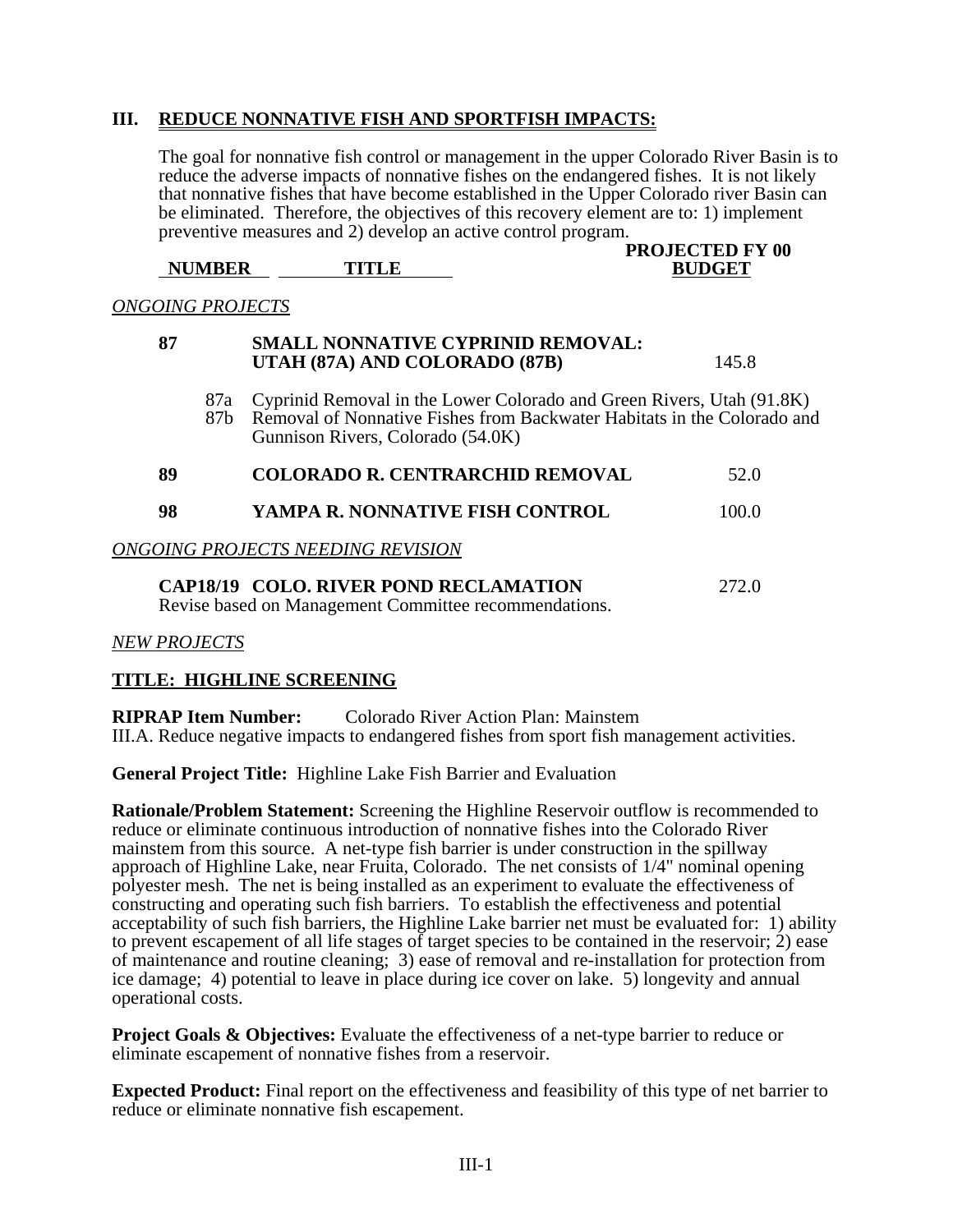**Recommended Approach/Methods:** The State of Colorado, Division of Parks and Outdoor Recreation operate Highline Reservoir. The State proposes to operate the fish barrier for FY 99 - 00 (7/1/99-6/30/00) on an experimental basis. The evaluation of the effectiveness and acceptability of the Highline net should determine: 1) ability to prevent escapement of all life stages of target species to be contained in the reservoir (sampling will need to occur prior to and during bypass flows); 2) ease of maintenance and routine cleaning; 3) ease of removal and reinstallation for protection from ice damage; 4) potential to leave in place during ice cover on lake. 5) longevity and annual operational costs.

**Schedule:** Conduct evaluation in FY 2000; provide final report by 12/00.

**Cost Range:** Engineer's estimates of annual operation and maintenance costs range from \$8,400 to \$34,000 per year depending on the algae clogging, tumble weed problems and damage to the net necessitating repairs. The estimated cost includes the annual removal and inspection and reinstallation. In FY 2000, the evaluation and maintenance may be funded up to \$10,000 by the State of Colorado and up to \$40,000 by the Recovery Program (capital funds), for a total of \$50,000.

#### **TITLE: MONITORING OF NONNATIVE FISHES TO EVALUATE EFFECTIVENESS OF COLORADO STOCKING REGULATIONS.**

## **RIPRAP Item Number**:

General Recovery Program Support Action Plan III.A.4.a.1. Evaluate effectiveness of Colorado's stocking regulation

**General Project Title**: Nonnative fish monitoring demonstrating the effect of Colorado Stocking regulations.

**Rationale/Problem Statement**: In January 1999, the Colorado Wildlife Commission modified regulations to limit the stocking of nonnative fishes in floodable areas along the river, including ponds which are connected to the river and are within the 100 year flood plain. The Commission accepted these modifications with the expectation of evidence demonstrating the regulation is having an effect on reducing the numbers of nonnative fishes in the river main channel. The Commission will give the regulation up to 3 years, at that time they will reassess the regualtion based on evidence demonstrating that the enforced regulation is indeed reducing the numbers of nonnative fishes from stocked ponds in order to keep the regulation as law.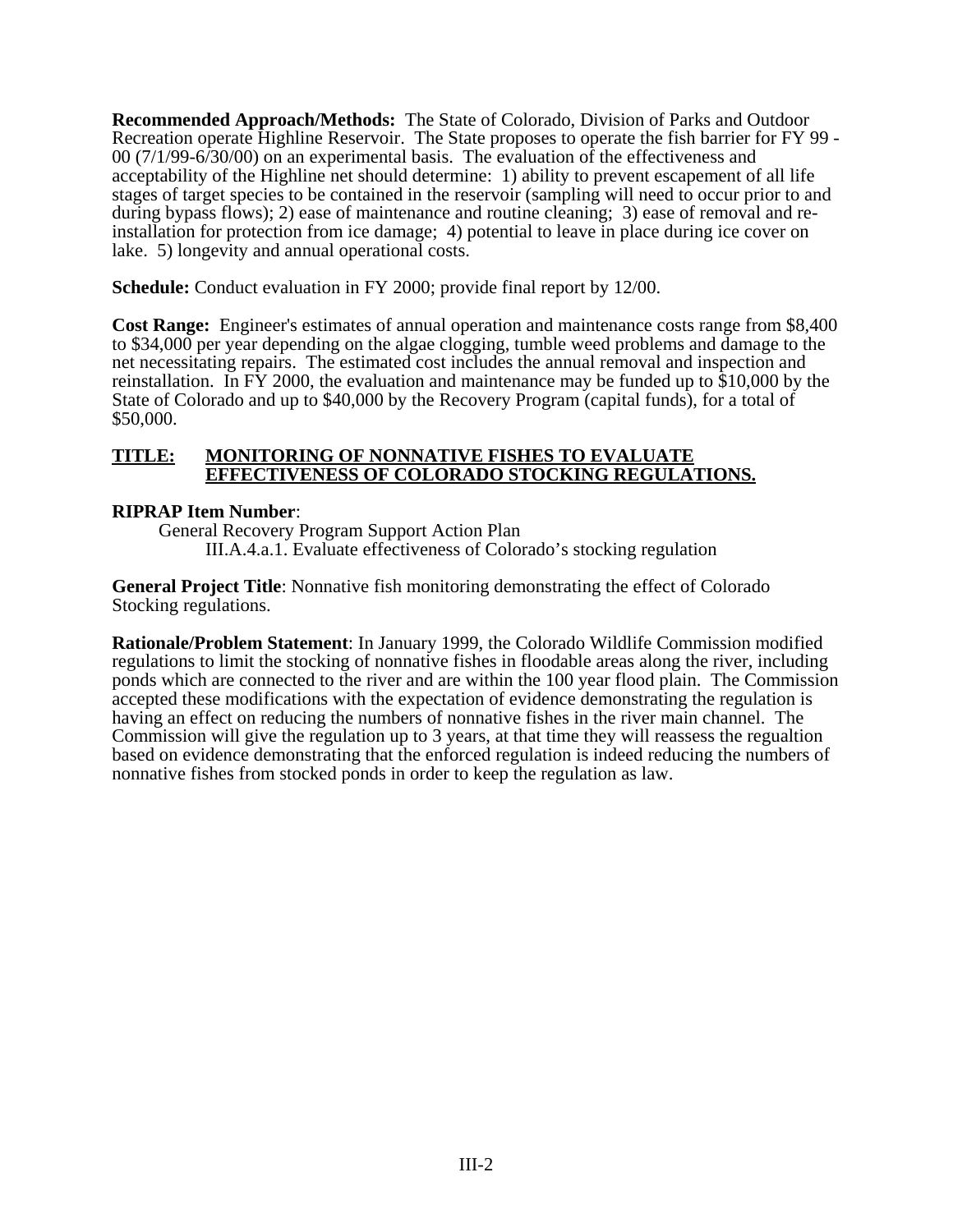#### **Project Goals and Objectives**:

- Goal: Demonstrate the effect of the nonnative fish stocking regulation.
- Objective: To compare the enforcement of the nonnative fish stocking regulation to data prior to the regulation and/or where nonnatives already exist and/or the effectiveness of various methods to stop the escape of nonnative fishes from stocked ponds to the river.

**Recommended Approach/Methods**: Monitor abundance of nonnative fishes (catfish, largemouth bass, sunfish, fatheads) commonly stocked into private ponds. Areas to be monitored could include the drainage mouths from ponds, above and in critical habitat, and backwaters. Baseline information may be available from existing data base (ISMP), anderson, and Burdick. The area of interest would be from Rifle to Stateline on the Colorado River and Delta to Grand Junction on the Gunnison River.

**Schedule**: Monitor up to 2 years 2000-2001 Evaluate data, final written report by 6/2002 (Long-term monitoring beyond 2001 to become part of ISMP)

| <b>Cost Range:</b> | FY <sub>00</sub> | $\sim$ \$30K    |
|--------------------|------------------|-----------------|
|                    | FY <sub>01</sub> | $\sim$ \$30K    |
|                    | <b>FY02</b>      | $\sim$ \$15 $K$ |

Anderson, R.M. 1997. An Evaluation of Fish Community Structure and Habitat Potential for Colorado Squawfish and Razorback Sucker in the Unoccupied Reach (Palisade to Rifle) of the Colorado River, 1993-1995. Colorado Division of Wildlife, FA Proj. SE-3, 56 p. + appendices.

Burdick, R. 1995. Ichthyofaunal Studies Of The Gunnison River, Colorado, 1992-1994. U.S. Fish and Wildlife Service, Colorado River Fishery Project, 60 p. + appendices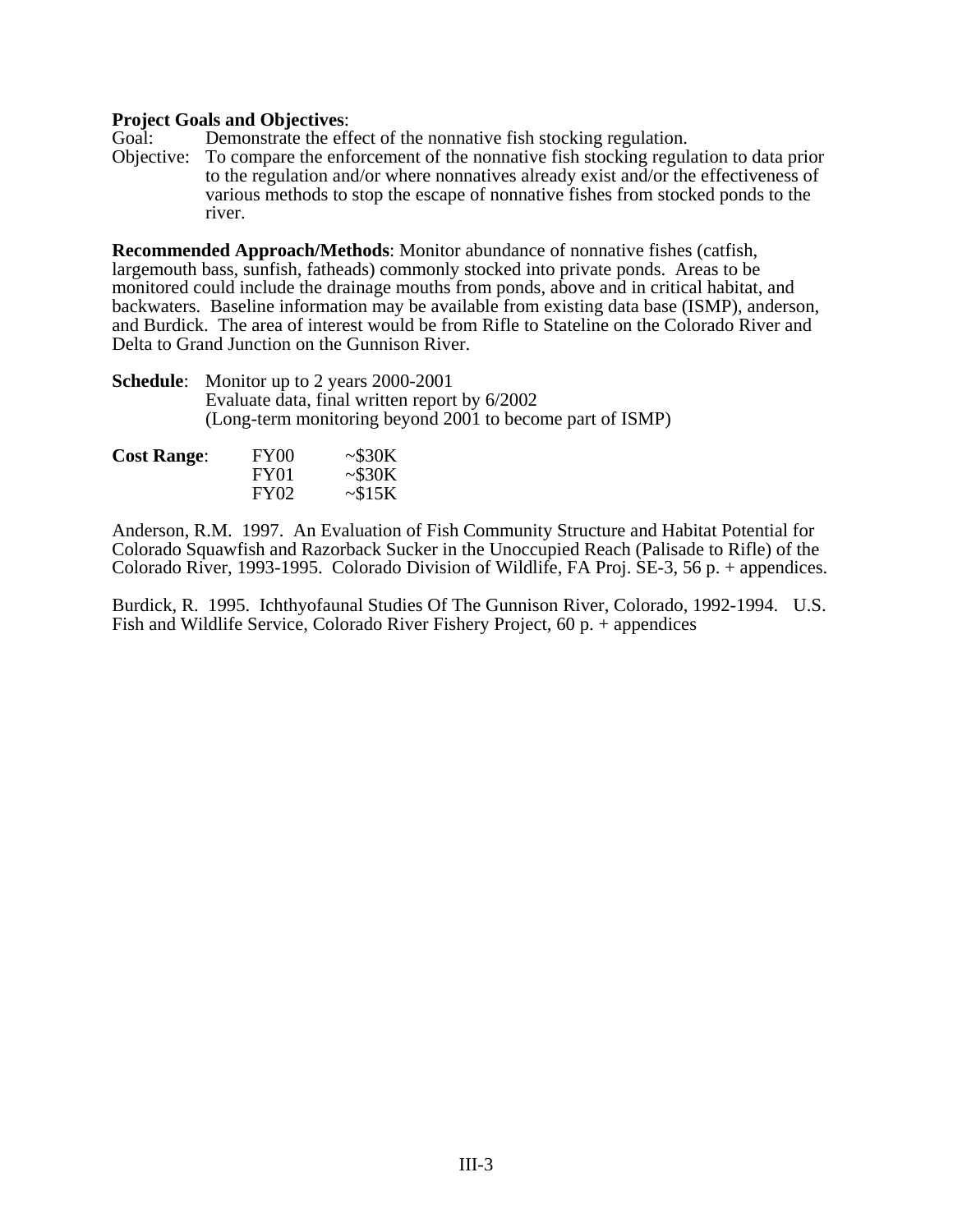## **IV. PROPAGATION & GENETICS MANAGEMENT:**

The goals of Propagation and Genetics management are to maintain endangered fishes in refugia (hatcheries) and produce broodstock with the least amount of inbreeding. The objective is to utilize broodstock in the production of genetically sound offspring for augmentation of river stocks.  **PROJECTED FY 00**

| <b>NUMBER</b>           | <b>TITLE</b>                                 | 1 WWW.CHUD 1 1 W<br><b>BUDGET</b> |
|-------------------------|----------------------------------------------|-----------------------------------|
| <b>ONGOING PROJECTS</b> |                                              |                                   |
| 25                      | <b>BONYTAIL INTRODUCTION</b>                 | 92.0                              |
|                         | ONGOING PROJECTS NEEDING REVISION            |                                   |
| 20                      | ODED A TION AND MAINTENANCE OF DDODAC A TION |                                   |

## **29 OPERATION AND MAINTENANCE OF PROPAGATION FACILITIES FOR CAPTIVE-REARING OF ENDANGERED COLORADO RIVER FISHES** 703.2

| 29a Grand Valley Endangered Fish Facility | 220.0                              |
|-------------------------------------------|------------------------------------|
| 29b Wahweap State Fish Hatchery           | 87.2                               |
| 29c Ouray National Fish Hatchery          | 376.0                              |
|                                           | $*(\$297.7 - \$376.0 \text{ FWS})$ |
| 29d Collection of broodstock              | 20 O                               |

\* NOTE: \$297.7K is in the President's budget request for the Fish and Wildife Service; Program participants have asked their delegation to request \$376K. Therefore, it is anticipated that from \$0 - \$78.3K will be needed from Recovery Program funds.

Scope of work should address: 1) increased O&M costs as a result of expansion of Grand Valley facility; and 2) plan for razorback and bonytail broodstock development.

#### **CAP-7 EXPANSION OF PROPAGATION FACILITIES** TBD

Green River Subbasin Growout Ponds Grand Valley Growout Ponds Other facility needs Tagging equipment for broodstock and augmentation fish

Budget to be determined based on facilities needs document (draft available in May).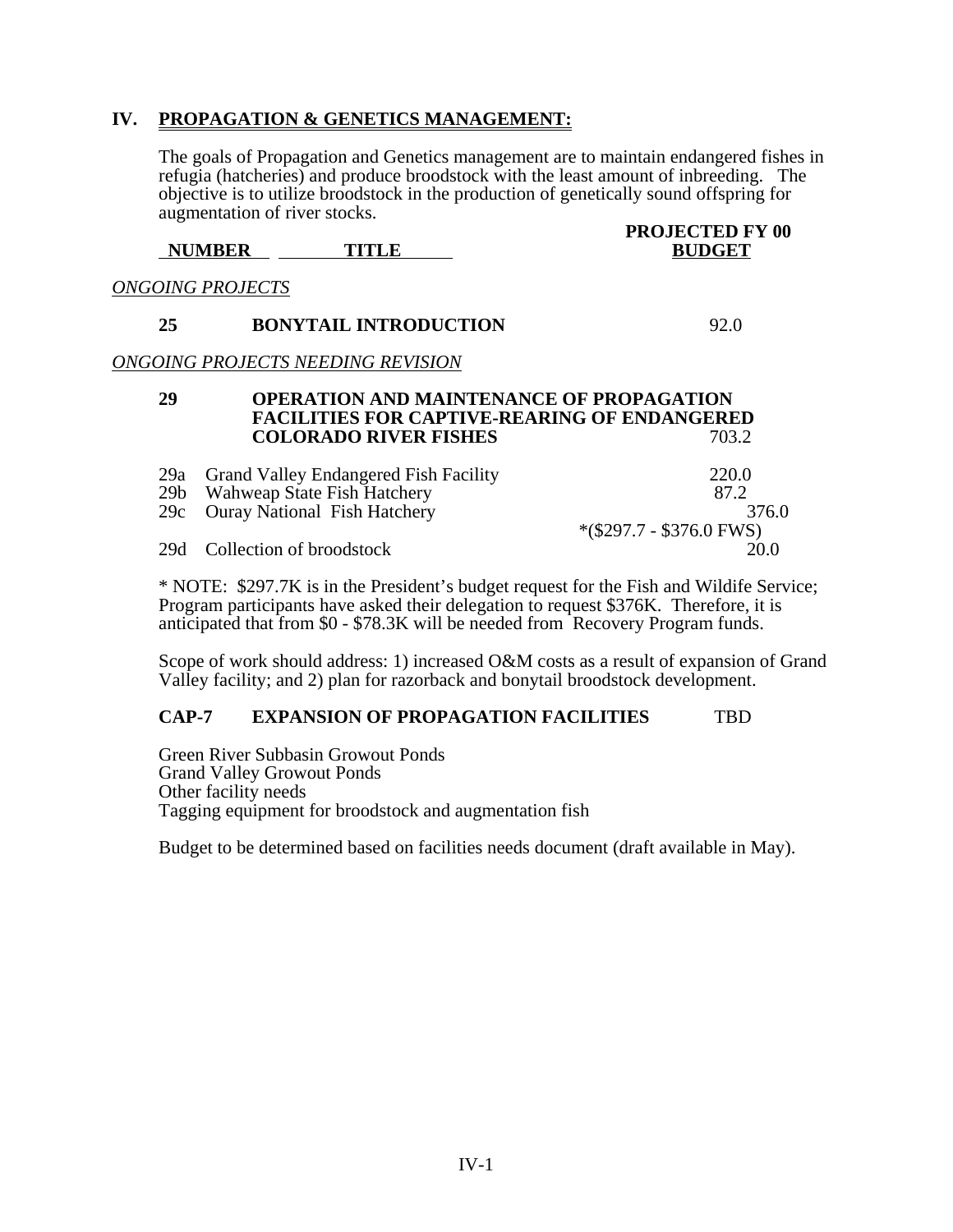#### **TITLE: TITLE**: **EVALUATION OF COLORADO PIKEMINNOW TRANSLOCATION IN THE PALISADE TO RIFLE REACH OF THE COLORADO RIVER**

**RIPRAP Item Number**: Colorado River Action Plan: Mainstem, IV.A.1.b.(3) Monitor and evaluate results; make recommendations regarding further augmentation.

**General Project Title:** Evaluation of Colorado pikeminnow translocation in the Palisade to Rifle reach of the Colorado River.

**Rationale/Problem Statement**: The Palisade to Rifle reach has been determined to be appropriate habitat for Colorado pikeminnow (Anderson 1997). This reach is currently unoccupied habitat for the Colorado pikeminnow due to the two barriers near Palisade. Translocation of Colorado pikeminnow into this reach will help to establish adult fish in critical habitat they once occupied. The State of Colorado has proposed an aggressive 5-year stocking plan throughout state waters which includes recommendations to stock Colorado pikeminnow into the Palisade to Rifle reach (Nesler 1998). The goal of Colorado's stocking plan is to achieve 10 adult Colorado pikeminnow/river mile and comprising less than one percent of the biomass. Translocation of juvenile and/or young adult Colorado squawfish should be part of this stocking effort, and should include a complete evaluation of the success/failure of the translocation.

**Project Goals and Objectives**: Determine the appropriate number and size of Colorado pikeminnow to translocate from the population occurring in the Grand Valley. Appropriately tag and monitor movements/behaviors of fish translocated over the diversion structure into the Palisade to Rifle reach of the Colorado River. Use a quantifiable approach to determine the success/failure of translocating Colorado pikeminnow. Determine impacts of displacing other native species to attain the 1% replacement of the biomass with this endangered species.

**Recommended Approach/Methods**: The state proposal identifies the Interagency Standardized Monitoring Program as a means to determine the number of fish/mile (goals of the stocking effort). Short term (2-3 years), more intense evaluations should be made to determine aspects outlined in Anderson's (1997) recommendations.

**Schedule:** FY-00 Translocate and evaluate Colorado pikeminnow FY-01 Translocate and evaluate Colorado pikeminnow FY-02 Translocate and evaluate Colorado pikeminnow

**Cost Range:** \$30 to 45K/year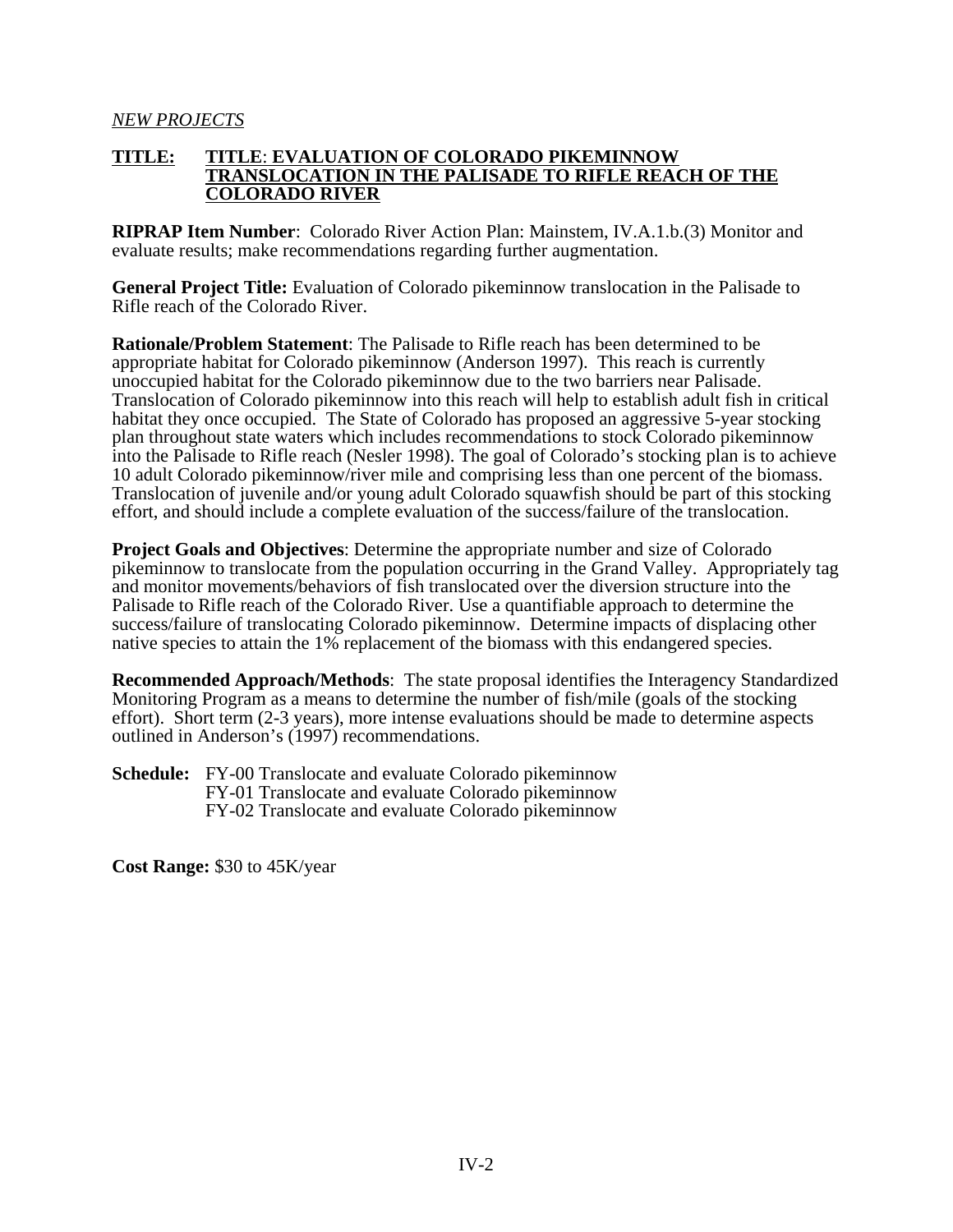#### **Literature**:

Anderson, R. 1997. An evaluation of fish community structure and habitat potential for Colorado squawfish and razorback sucker in the unoccupied reach (palisade to Rifle) of the Colorado River, 1993-1995. Final Report. Colorado Division of Wildlife, Fort Collins, CO. 73 pp.

Burdick, B.D. 1992. A plan to evaluate stocking to augment or restore razorback suckers in the upper Colorado River. U.S. Fish and Wildlife Service, Colorado River Recovery Project, Grand Junction, CO. 56pp.

Nesler, T.P. 1997(draft). Fiver -year stocking plan for endangered Colorado River fish species in Colorado. Draft Report (June 4, 1997). Colorado Division of Wildlife, Denver, CO. 25 pp.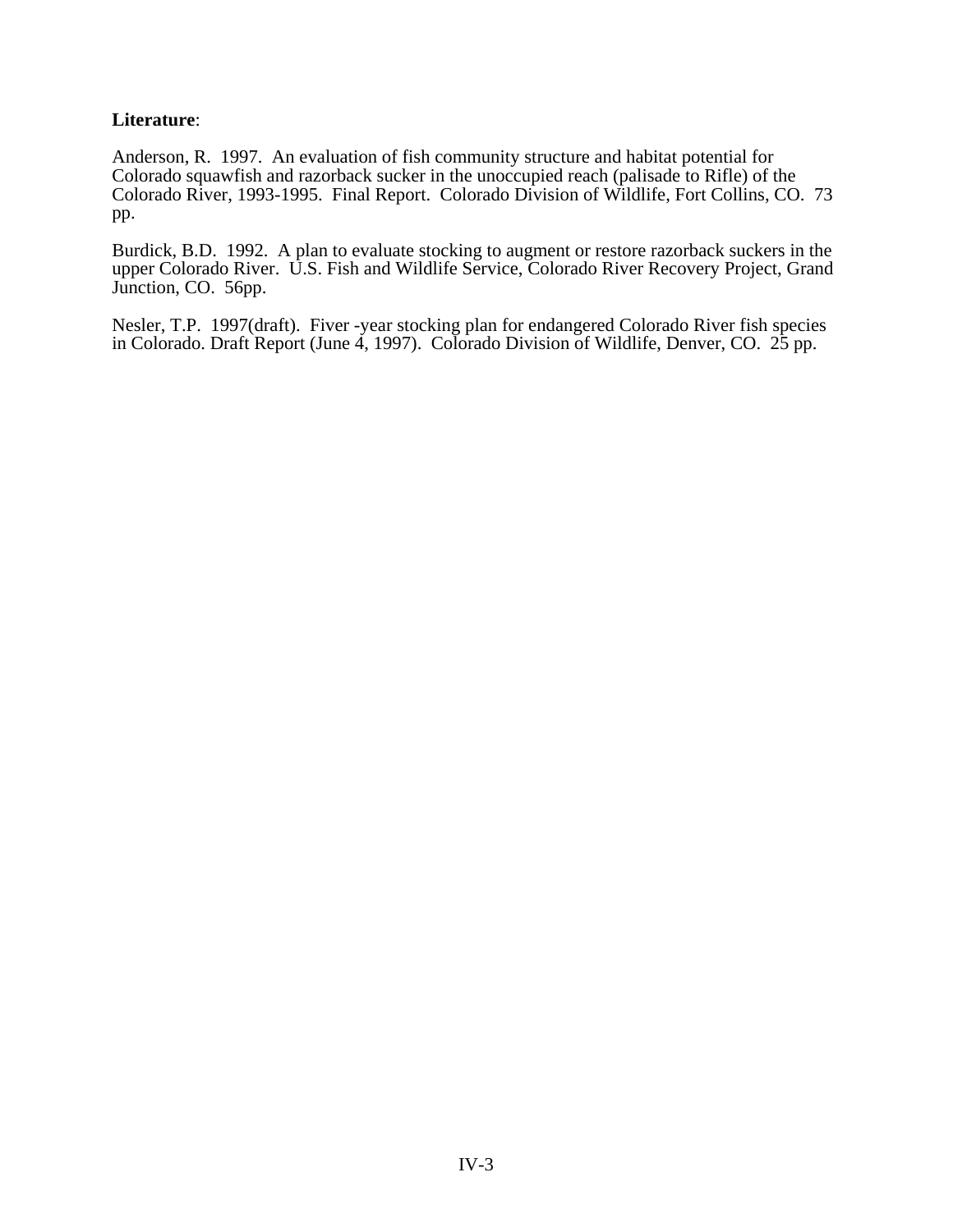## **V. RESEARCH, MONITORING, & DATA MANAGEMENT:**

The goals of Research, Monitoring and Data Management are to provide the necessary information in life histories of endangered fishes to aid in the implementation of other Program activities, to determine the status and trends of the natural stocks, and to actively maintain the data in a useable format for researchers. The objective is to use this information in deciding the course of other Program management actions to recover the endangered fish.

**NUMBER TITLE BUDGET** 

## **PROJECTED FY 00**<br>**BUDGET**

*ONGOING PROJECTS*

| 15                                        | <b>IDENTIFICATION AND CURATION OF LARVAL FISHES BY</b><br><b>COLORADO STATE UNIVERSITY, LARVAL FISH LABORATORY</b><br>53.8                                                                                           |                                                |  |
|-------------------------------------------|----------------------------------------------------------------------------------------------------------------------------------------------------------------------------------------------------------------------|------------------------------------------------|--|
| 16                                        | <b>DATABASE MANAGEMENT</b>                                                                                                                                                                                           | 35.9                                           |  |
| 22                                        | <b>INTERAGENCY STANDARDIZED MONITORING PROGRAM</b>                                                                                                                                                                   |                                                |  |
| 22A1<br>22A2<br>22A3<br>22B<br>22C<br>22D | ISMP coordination and reporting (FWS)<br>Colorado pikeminnow pop. monitoring (FWS)<br>Black Rocks humpback pop. estimate. (FWS)<br>Colorado ISMP (CDOW)<br>Utah ISMP (UDWR)<br>Basinwide razorback sucker monitoring | 33.0<br>45.0<br>22.0<br>36.4<br>221.1<br>220.0 |  |
| 50                                        | <b>RAZORBACK SUCKER STOCKING</b>                                                                                                                                                                                     | 49.0                                           |  |

#### *ONGOING PROJECTS NEEDING REVISION*

#### **22 INTERAGENCY STANDARDIZED MONITORING PROGRAM**

 22A4 Yampa humpback pop. estimate (FWS) 21.0 Revise SOW to consider developing an index of juvenile humpback chub numbers in FY 2000 if adult sampling in 1999 is insufficient to develop population estimate.

 22F Colorado pikeminnow larval abundance 100.0 Expand SOW to include Gunnison River in FY 2000 and outyears.

#### *NEW PROJECTS*

## **TITLE: ASSESSMENT OF ISMP OBJECTIVES AND METHODOLOGY**

**RIPRAP Item Number:** General Recovery Program Support Action Plan V.A.1.a. Conduct standardized monitoring program: evaluate and refine procedures periodically, as anppropriate.

**General Project Title:** Outside peer assessment of Interagency Standardized Monitoring Program objectives and methodology.

**Rationale/Problem Statement:** The Recovery Program is currently spending over \$700,000 per year on the Interagency Standardized Monitoring Program. The program has a number of different objectives with respect to monitoring various populations of the existing three endangered species in the Upper Colorado River Basin, and providing trend information on those populations. In 1998 the Recovery Program began developing actual populations estimates from ISMP data. With interim management objectives for the various fish populations, it is necessary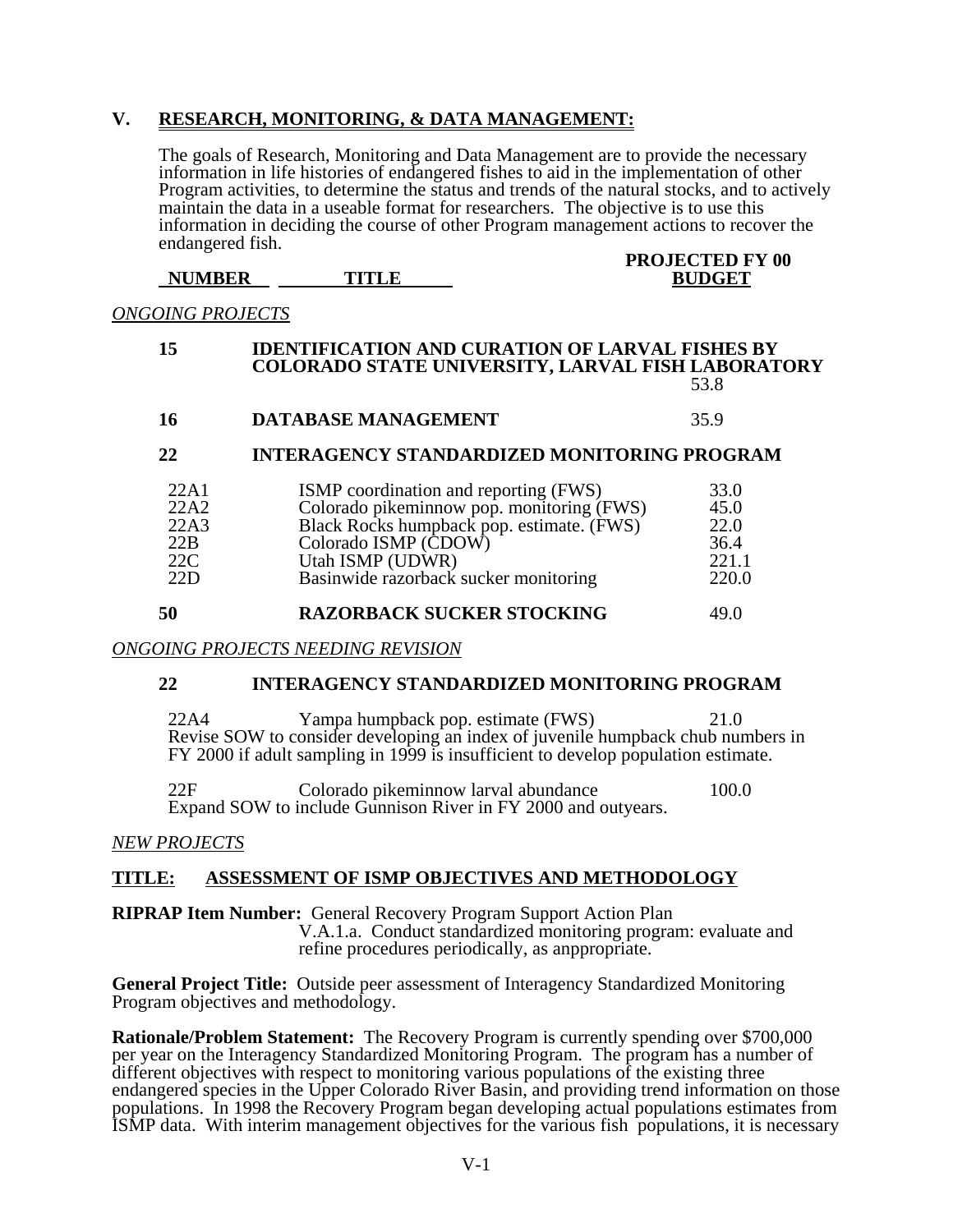to monitor progress towards achieving those objectives in more than 800 miles of critical habitat in the Upper Colorado River Basin. ISMP will be a critical tool in determining whether or not Recovery Program actions and expenditures of more than \$160 million through 2003 are achieving the intended objectives. The Recovery Program can expect increased scrutiny from participating organizations and outside agencies, including Congress, with respect to expenditures versus achievements in the future. It is critical, both in evaluating the effectiveness of alternative measures to achieve recovery and in satisfying participating outside organizations, to have an effective ISMP that monitors trends and provides population estimates within reasonable confidence intervals. Furthermore, it is important that Recovery Program funds for monitoring be expended in the most cost effective manner. There are many valid concerns and questions regarding the ability of the current program to meet objectives with respect to both trends and population estimates of the various endangered fish populations.

**Project Goals and Objectives:** Assess the ability of the ISMP methodologies to achieve objectives, identify shortcomings, and identify modifications needed to achieve objectives.

**Recommended Approach/Methods:** ISMP objectives will be established by the Biology and Management committees of the Recovery Program. (These objectives also should address nonnative fish populations to evaluate effectiveness of the Program's nonnative fish removal activities.) Evaluation will determine if the ISMP is meeting the objectives for population monitoring developed by the Biology and Management committees. This evaluation will either require a biostatistician as a co-lead or as the principle investigator. Experience in long-term monitoring of rare species and biostatistics are required. This study will require: a) a review of the objectives of the ISMP with respect to the Program and various populations; b) a review of the database and methodologies for monitoring; c) comparison of current ISMP data with established objectives; d) determination of the ability of the monitoring program to meet objectives; e) identification of shortcomings; and f) making recommendations for improving the monitoring program, including methodologies, sampling methods, data collection quantities and frequencies, etc., necessary to meet objectives. The findings and recommendations of this evaluation will, in addition to normal peer review, be peer-reviewed outside of the Recovery Program.

It is anticipated that the Recovery Program will then review the recommendations and determine the feasibility and cost of establishing the recommended program that would achieve the ISMP objectives.

**Schedule:** Conduct study in FY00

**Cost Range:** \$20,000-30,000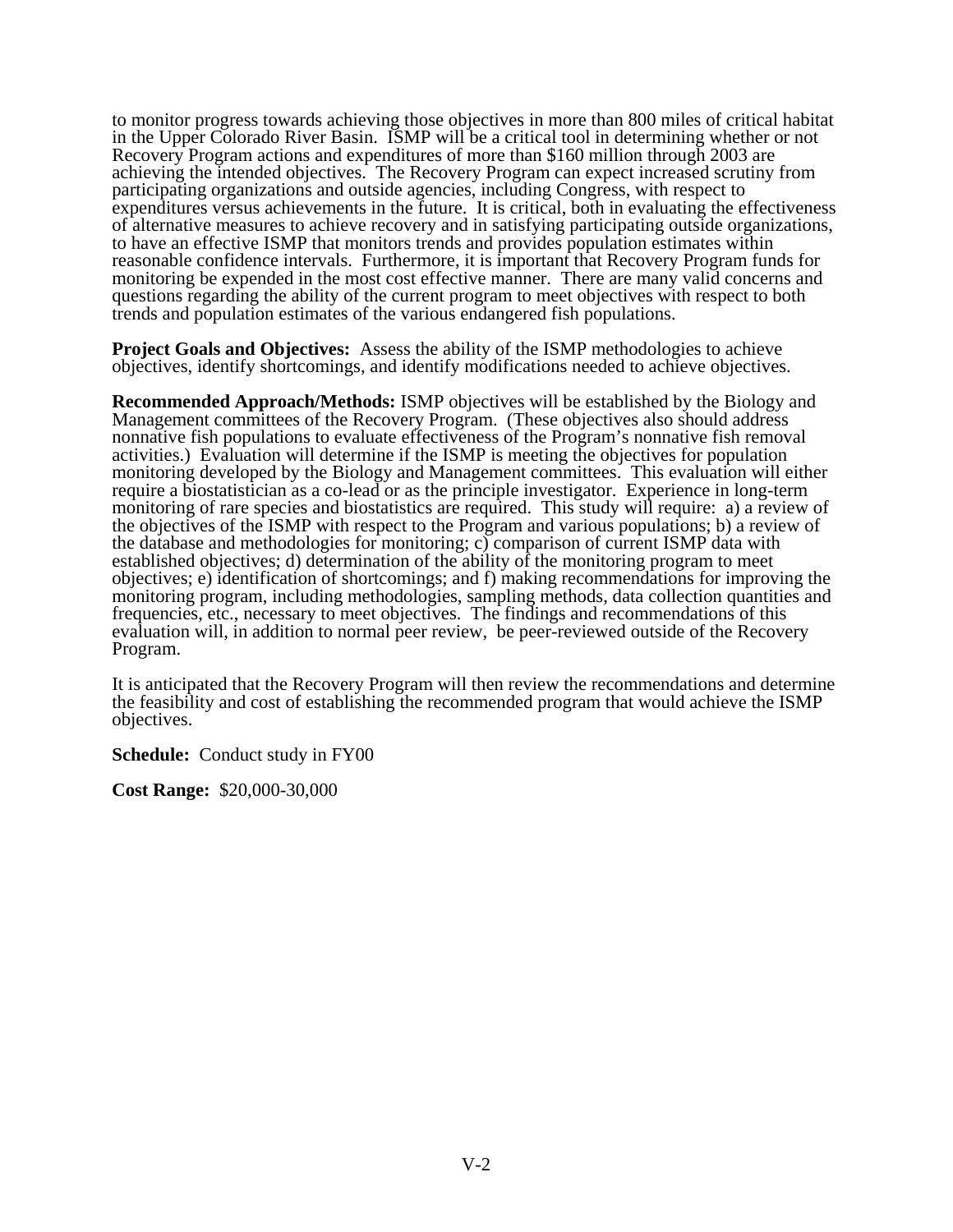## **TITLE: DEVELOP HABITAT MONITORING PROGRAM**

#### **RIPRAP Item Number**:

Colorado River Action Plan: Mainstem

V.B. Monitor habitat features associated with 15 mile reach Biological Opinion V.B.1. Develop plan.

**General Project Title**: Development of Habitat Monitoring Program for the Colorado River.

**Rationale/Problem Statement**: In the draft 15-Mile Reach Biological Opinion habitat, factors are identified as being monitored or evaluated to determine their influence/progress toward an increase in fish populations. Such habitat features might be area of annual floodable habitat available to early life stages, water temperatures at critical periods, amount of suitable spawning gravel or embeddedness, quantity/quality of food available at particular life stages, type and quantity of nonnatives, or mapping of significant habitat features and their annual changes.

#### **Project Goals and Objectives**:

Goal: A plan/methodology for monitoring essential habitat feature(s) which lead to an increase in endangered fish populations.

Objective: Identify essential habitat features and method of monitoring over success years.

**Recommended Approach/Methods**: Develop a program which would monitor essential habitat features that can be used as indicators leading to a natural increase in endangered fishes of the Colorado River. The habitat feature(s) should be linked to the success/failure of an increase of the fish population. Such features may be the number of acres of backwater habitat available for larval Colorado pikeminnow or the amount of high quality gravel substrate available during spawning of Colorado pikeminnow. Although the Colorado pikeminnow is currently the most common of the endangered fishes, habitat feature(s) essential to razorback sucker, humpback chub and bonytail would also be useful and pertinent in the long term.

**Schedule**: FY00 (report 9/2000)

**Cost Range**: \$15,000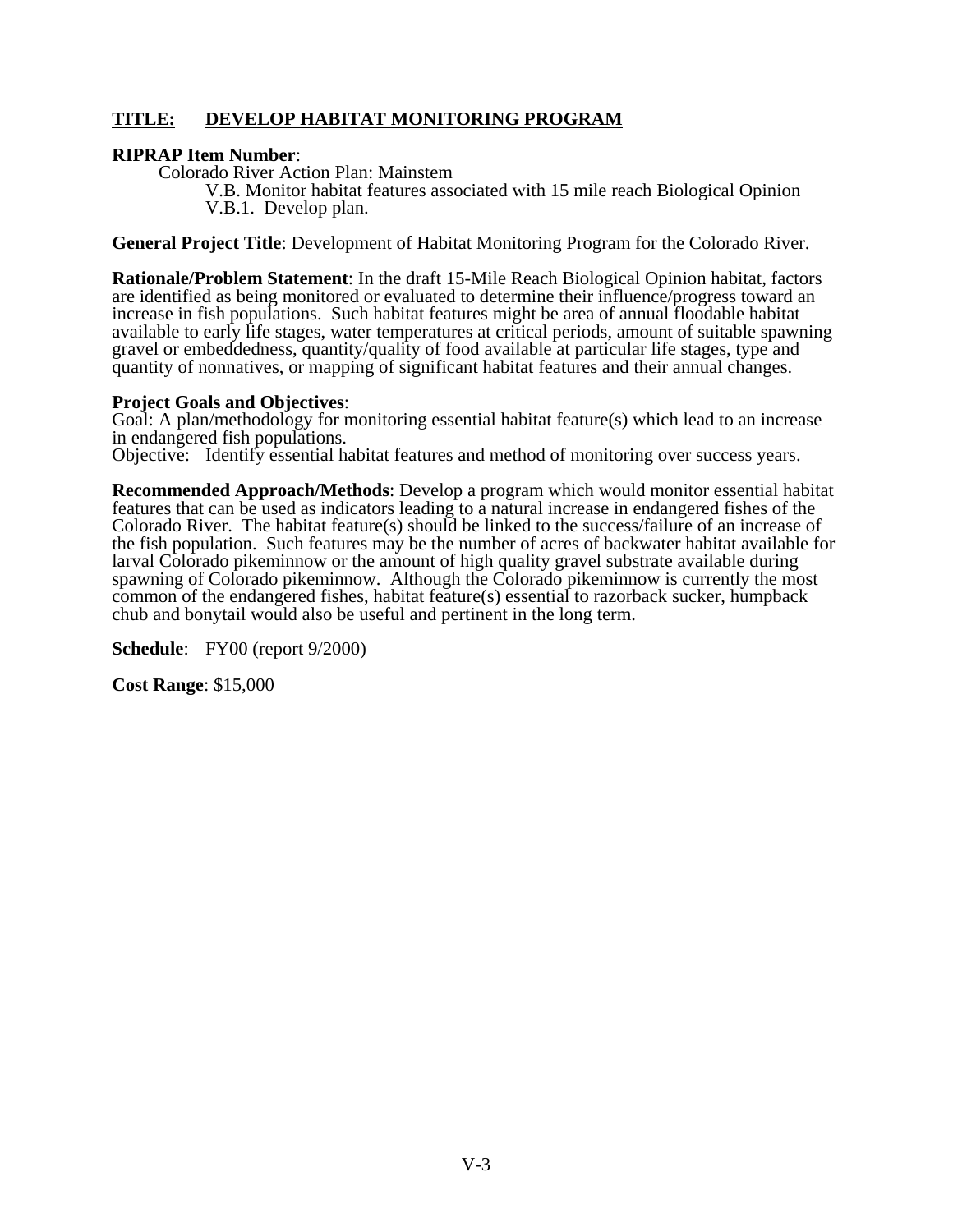## **VI. INFORMATION, EDUCATION, & PUBLIC INVOLVEMENT:**

The objectives of information and education and public involvement are to provide information to the various publics interested in and affected by the Recovery Program and to involve key publics in program decisions. In FY 1999, ongoing public information/education projects will be maintained and emphasis will continue to be placed on coordination of public involvement efforts across all Recovery Program participants. The Information and Education Committee may make recommendations to re-structure the public involvement plans, based on an ongoing coordinated public involvement effort.

|               |       | <b>PROJECTED FY 00</b> |
|---------------|-------|------------------------|
| <b>NUMBER</b> | TITLE | <b>BUDGET</b>          |

#### *ONGOING PROJECTS*

## 12 **GENERAL INFORMATION AND EDUCATION** 45.0

#### **PROJECT-SPECIFIC PUBLIC INVOLVEMENT**

| $PIP-3$     | Yampa River Plan<br>(includes nonnative fish management)<br>1.0<br>Lead: Fish and Wildlife Service and Colorado Division of Wildlife. |      |
|-------------|---------------------------------------------------------------------------------------------------------------------------------------|------|
| $PIP-4$     | Capital improvement projects in the Grand Valley<br>Lead: Bureau of Reclamation                                                       | 30.0 |
| $PIP-5$     | Coordinated reservoir operations<br>Lead: Bureau of Reclamation                                                                       | 4.2  |
| $PIP-6$     | Ruedi Reservoir water allocation<br>Lead: Bureau of Reclamation, Loveland office.                                                     | 10.0 |
| $PIP-7$     | Flaming Gorge Dam releases<br>Lead: Bureau of Reclamation, Provo Office.                                                              | 28.0 |
| $PIP-8$     | Floodplain restoration<br>Lead: Recovery Program, flooded bottom land coordinator.                                                    | 16.9 |
| $PIP-10$    | <b>Pond Reclamation</b><br>Lead: Colorado Division of Wildlife.                                                                       | 10.0 |
| $PIP-12/13$ | Utah combined public involvement<br>.2<br>Lead: Utah Department of Natural Resources                                                  |      |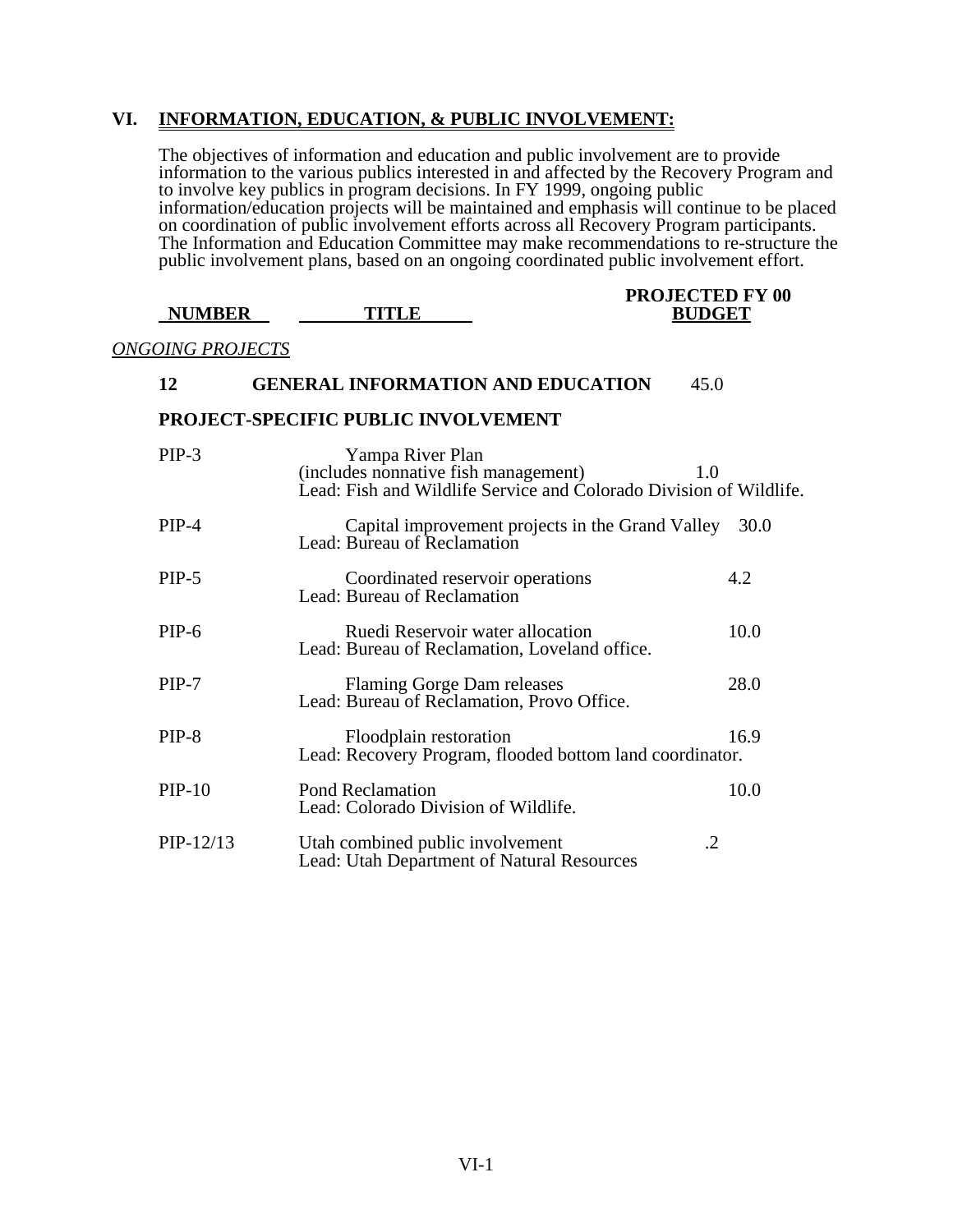## **PROJECT-SPECIFIC PUBLIC INVOLVEMENT**

PIP-14 Public involvement coordination (for Colorado, Green and Yampa rivers) 10.0 Lead: Recovery Program Revise based on recommendations of current coordination effort.

#### *PROJECTS TO BE DISCONTINUED*

PIP-1 Colorado instream flow appropriations. PIP-1 (has been in-kind funding) Recommend discontinuing since there's little action on the instream flow filings unless Colorado sees a need to continue this work. However, Colorado will require funding under PIP-10